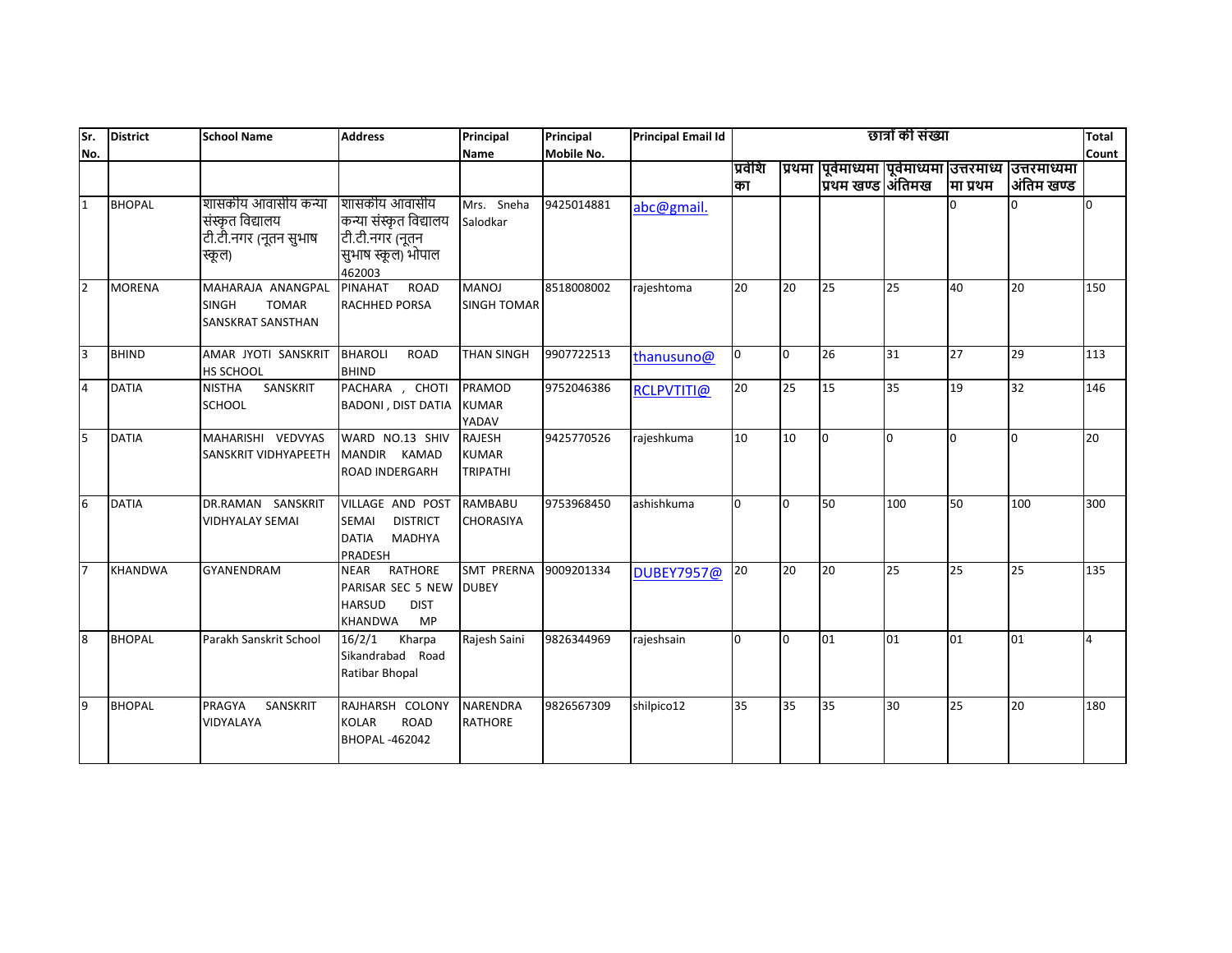| 10 | <b>SEHORE</b>    | BHRIGU BHARGAV RISHI VILLAGE RAM NAGAR CHANDRA<br><b>VAIDIK PEETH</b>                                                                              | TEH BUDHNI DISTT SHEKHAR<br><b>SEHORE</b>                                                                  | <b>BHARGAV</b>                                                | 9425371644 | mayankdube        | 15 | 14  | 13 | 14             | 12             | 11  | 79  |
|----|------------------|----------------------------------------------------------------------------------------------------------------------------------------------------|------------------------------------------------------------------------------------------------------------|---------------------------------------------------------------|------------|-------------------|----|-----|----|----------------|----------------|-----|-----|
| 11 | <b>BHOPAL</b>    | SANSKRIT<br>SUYASH<br>VIDHYALAY                                                                                                                    | IN FRONT OF S-1014, SHRI MUKESH 9826055651<br><b>NEHRU</b><br>NAGAR,<br><b>BHOPAL.</b>                     | <b>KUMAR JAIN</b>                                             |            | SHRIVKVERM        | 40 | 40  | 40 | 40             | 40             | 40  | 240 |
| 12 | <b>TIKAMGARH</b> | <b>HARIDAS</b><br><b>MAHANT</b><br><b>TYAGI</b><br>SANSKRIT<br><b>VIDHYALAYA DHAJRAI</b>                                                           | DHAJRAI<br><b>GRAM</b><br><b>TIGELA</b><br>POST<br>DHAJRAI TEHSIL OR<br>DISTT TIKAMGARH<br>MP 472001       | <b>GOKUL</b><br><b>PRASAD</b><br>LODHI<br><b>RAJPOOT</b>      | 9340169710 | ranutkg@gm        | 6  | I6  | 6  | 6              | 6              | 6   | 36  |
| 13 | <b>SEONI</b>     | SUNSHINE SANSKRIT<br>HIGHER SECONDARY<br><b>SCHOOL</b>                                                                                             | MAHADEV TOLA<br>JEONARA, VILLAGE<br>JEONARA, TEHSIL<br>BARGHAT, DISTRICT<br>SEONI, M.P. PIN<br>CODE 480667 | LAXMI<br><b>PRASAD PATLE</b>                                  | 9770345657 | <b>GAJENDRABA</b> | n. | lo. | l0 | $\overline{0}$ | $\overline{0}$ | l0  | l n |
| 14 | <b>REWA</b>      | <b>ASHASKEEY PANDIT SHRI village</b><br><b>NIWAS</b><br>SANSKRIT<br><b>UCHCHATAR</b><br><b>MADHYAMIK</b><br>VIDDHYALAY<br>MALA<br><b>KHARAHARI</b> | mala<br>kharahari post dewas garg<br>teh- sirmour rewa mp                                                  | saroj kumar                                                   | 9575750793 | sarojgarg6        | 10 | 32  | 30 | 35             | 25             | 55  | 187 |
| 15 | <b>SIDHI</b>     | SHIVAM SANSKRIT HS<br>SCHOOL CHURHAT DISTT CHURHAT WORD NO<br><b>SIDHI</b>                                                                         | <b>VILLAGE</b><br><b>POST</b><br>2 NAGAR PARISHAD<br>CHURHAT<br><b>DISTT</b><br>SIDHI MP                   | ashok pandey                                                  | 9893313083 | shuvanpand        | 10 | 20  | 30 | 50             | 60             | 50  | 220 |
| 16 | <b>SATNA</b>     | MAHATMA VIDEHI DAS<br>SANSKRIT VIDHYALYA<br><b>UNCHEHRA</b>                                                                                        | MAHATMA VIDEHI<br>DAS<br>SANSKRIT<br>VIDHYALYA<br><b>UNCHEHRA</b>                                          | <b>SHRI</b><br><b>MAHANT</b><br><b>RAMBALAK</b><br><b>DAS</b> | 7974352746 | praveens34        | 10 | 10  | 15 | l0             | l0             | l0. | 35  |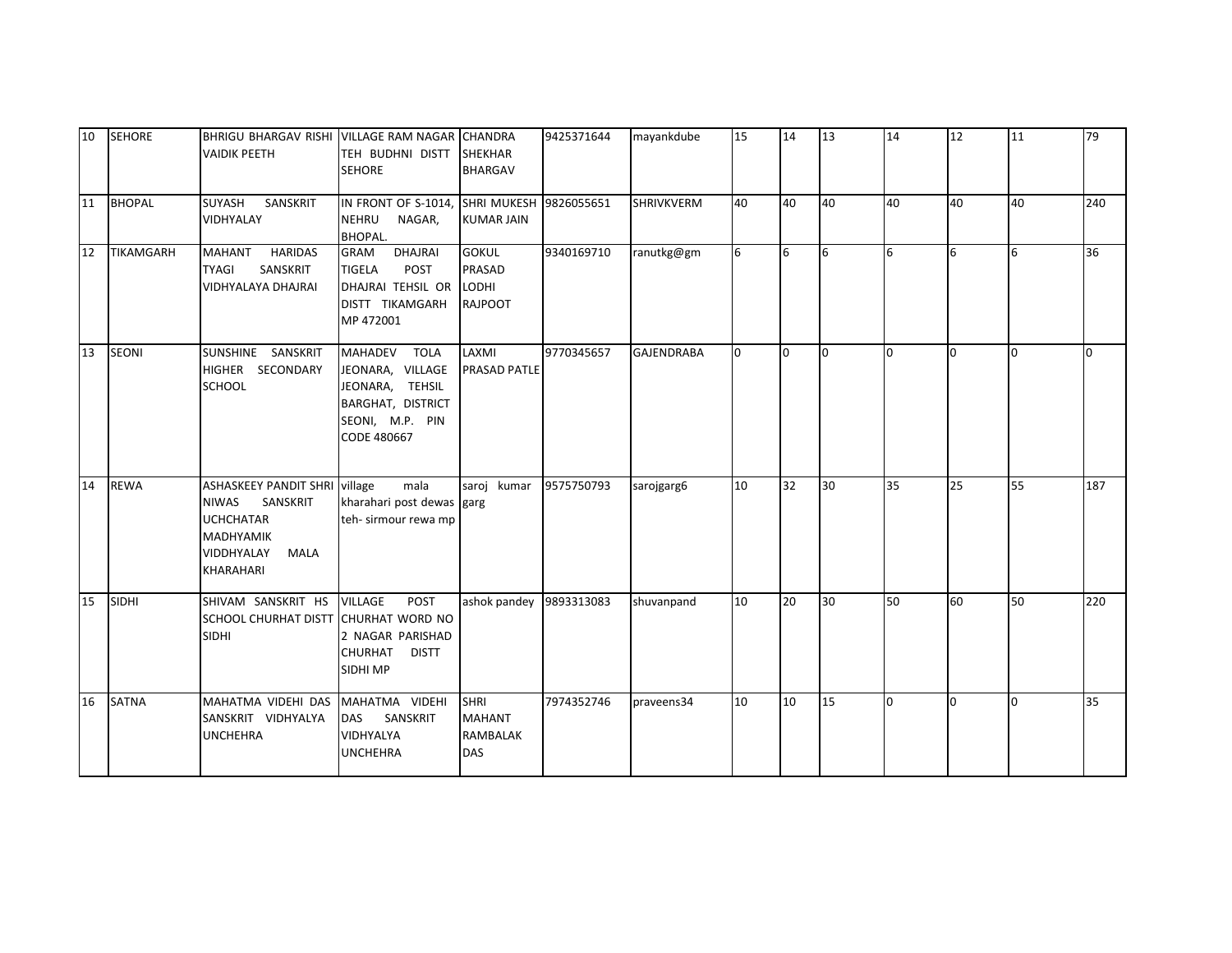| 17 | <b>NEEMUCH</b>     | SHREE RAJ RAJESHWARI<br>SANSKRIT PATHSHALA<br><b>BHADWAMATA</b>              | <b>VILLAGE</b><br>BHADWAMATA,<br>TEHSIL-NEEMUCH,<br>DIST.-NEEMUCH-<br>458441                | <b>RAGHUVEER</b><br><b>SHARMA</b>                | 9009450817 | vikaskiran | 10             | 10             | 10             | 10             | 10             | 10             | 60  |
|----|--------------------|------------------------------------------------------------------------------|---------------------------------------------------------------------------------------------|--------------------------------------------------|------------|------------|----------------|----------------|----------------|----------------|----------------|----------------|-----|
| 18 | <b>UJJAIN</b>      | GARGACHARYA<br><b>SHRI</b><br><b>VED</b><br>VEDANG<br><b>VIDHYAPEETH</b>     | 93 Mahalaxmi Nagar<br>ShakKarwasa Ujjain                                                    | Ramesh<br>Kumar Shukla                           | 9826733485 | shuklarame | $\overline{2}$ | $\overline{4}$ | 1              | $\mathbf{1}$   | $\overline{2}$ | 1              | 11  |
| 19 | <b>UJJAIN</b>      | GOSHWAMI TULSIDAS<br><b>VED VIDHYALAYA</b>                                   | <b>MUKAM</b><br>POST<br>GOTHDA Ujjain                                                       | SOMPRAKASH 9584444320<br><b>SHARMA</b>           |            | somsharma3 |                | 8              | $\overline{4}$ | $\overline{2}$ | 4              | $\overline{4}$ | 29  |
| 20 | <b>BURHANPUR</b>   | <b>SHRI</b><br>KALYANIKA<br>VIDHYALAY                                        | UDASHIN AASHRAM,<br>WARD<br>NO.16,<br>NAGZIRI BURHANPUR                                     | Swami<br>Pushkaranand                            | 9907271547 | gobhawsar@ | 10             | $\overline{2}$ | $\overline{2}$ | <u> 2</u>      | $\mathbf{1}$   |                | 18  |
| 21 | <b>NARSINGHPUR</b> | GANESH<br><b>PANDIT</b><br>SANSKRIT<br>CHOUBEY<br><b>VIDYAPEET GOTEGAON</b>  | <b>DEV</b><br><b>SHRI</b><br>MURLIDHAR WARD,<br>GOTEGAON, DISTT<br><b>NARSINGHPUR</b>       | <b>SANTOSH</b><br><b>KUMAR</b><br><b>CHOUBEY</b> | 9406615151 | santoshcho | <sup>o</sup>   | 10             | 10             | 10             | 15             | 15             | 60  |
| 22 | <b>SATNA</b>       | RAMAKRISHNA<br>SANSKRIT<br><b>HIGHER</b><br>SECONDARY SCHOOL<br><b>RAUND</b> | VILL POST RAUND<br><b>TEH NAGOD</b>                                                         | <b>RAMJI BAGRI</b>                               | 9630214956 | ramjibagri | 50             | 44             | 15             | 50             | 20             | 30             | 209 |
| 23 | <b>SHAHDOL</b>     | <b>PATEL</b><br><b>SARDAR</b><br>SANSKRIT<br>AWASIYA<br><b>SHIKSHAPITH</b>   | Tola,<br>Mair<br>MANTOLA, Thana -<br>Tahsil - P.O. BEOHARI-<br>484774,<br>Distt.<br>SHAHDOL | P.K.TIKKU                                        | 9575515598 | neerupubli | 40             | 25             | 10             | 10             | 10             | 10             | 105 |
| 24 | <b>GWALIOR</b>     | शासकीय संस्कृत<br>महाविद्यालय आचलेश्वर<br>मंदिर के पास लश्कर<br>ग्वालियर     | OPP ACHLESHWAR<br><b>MANDIR</b><br>JAYENDRGANJ<br><b>LASHKAR GWALIOR</b>                    | RAM<br>DR.<br><b>KUMAR</b><br><b>SHARMA</b>      | 9893795340 | drksharma5 | n.             | 01             | 13             | 07             | 11             | 03             | 35  |
| 25 | <b>SHIVPURI</b>    | शासकीय संस्कृत उ.मा.वि.<br>करेरा शिवपुरी                                     | new colony karera<br>distt shivpuri mp                                                      | <b>RAMKUMAR</b><br><b>SHUKLA</b>                 | 9407203982 | pg64097@gm |                | l0             | 12             | 25             | l0             | l0.            | 37  |
| 26 | <b>DATIA</b>       | आदर्श संस्कृत उ.मा.वि<br>दतिया                                               | <b>CIVIL LINE DATIA</b>                                                                     | <b>NARMADA</b><br><b>BATHAM</b>                  | 9893824253 | ramumudia9 | 113            | 96             | 3              | $\overline{4}$ | $\overline{7}$ | R.             | 226 |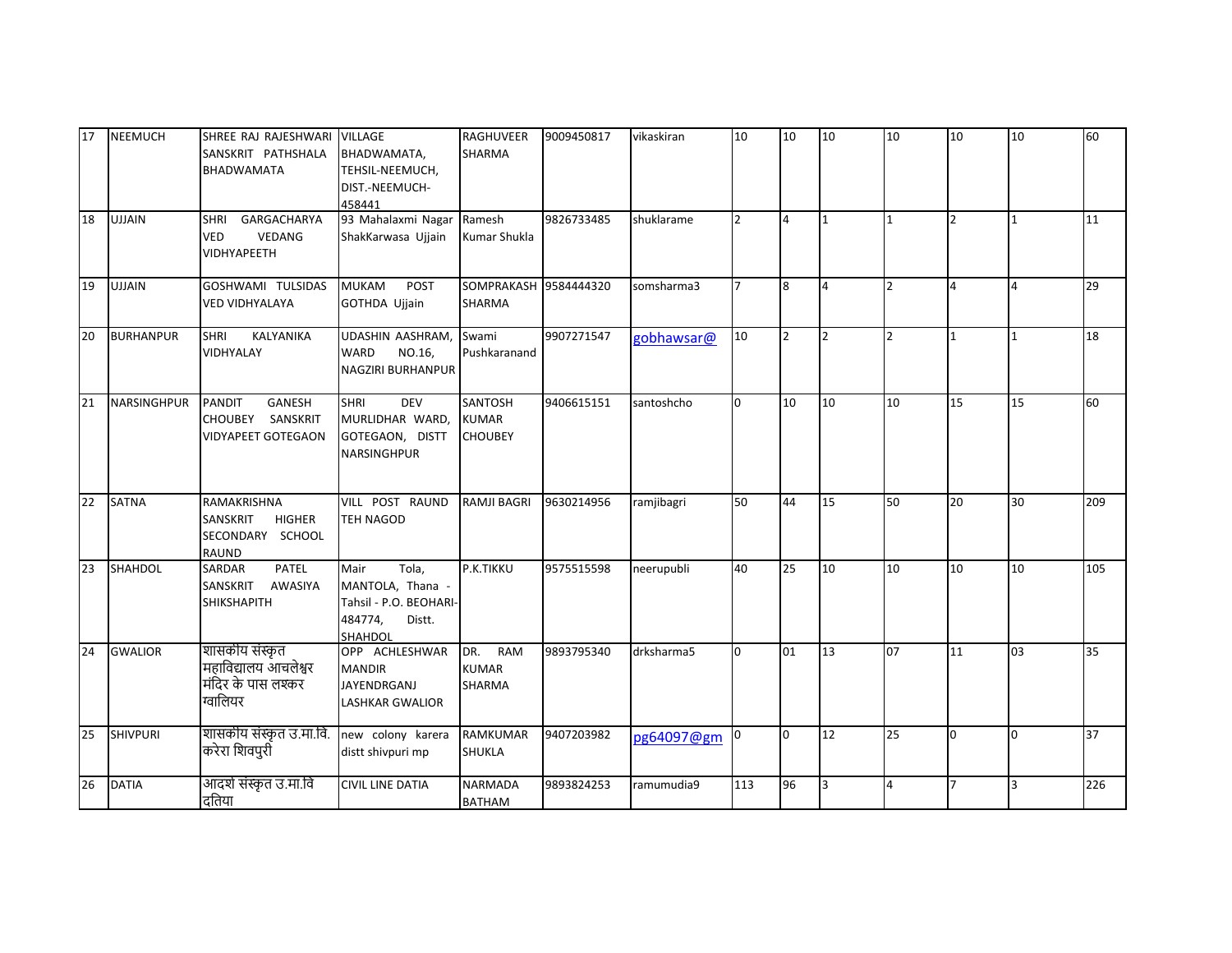| 27 | <b>DATIA</b>   | शासकीय संस्कृत विद्यालय<br>भाण्डेर, दतिया                                                | mela graoun bhander OM PRAKASH 9827856059<br>ditt datia                                 | <b>TIWARI</b>                                  |            | raghuverma | <sup>0</sup> | 25             | 16                       | 32             | 20           | 20             | 113 |
|----|----------------|------------------------------------------------------------------------------------------|-----------------------------------------------------------------------------------------|------------------------------------------------|------------|------------|--------------|----------------|--------------------------|----------------|--------------|----------------|-----|
| 28 | <b>DEWAS</b>   | शासकीय संस्कृत उ.मा.वि.<br>बागली देवास                                                   | <b>GOVT.SANSKRIT</b><br><b>VIDYALAY BAGLI</b>                                           | <b>DEVISHANKAR 9826496805</b><br><b>TIWARI</b> |            | tiwarids58 | n.           | 21             | 21                       | 17             | 08           | 00             | 67  |
| 29 | <b>DEWAS</b>   | शासकीय संस्कृत विद्यालय<br>काटाफोड़ देवास                                                | kantaphod                                                                               | <b>RAKESH</b><br><b>TIWARI</b>                 | 9893951973 | mponlineka | <sup>0</sup> | $\overline{4}$ | $\overline{7}$           | 08             | 01           | $\overline{0}$ | 20  |
| 30 | <b>NEEMUCH</b> | शासकीय संस्कृत उ.मा.वि.<br>रामपुरा नीमच                                                  | SILAWATI MOHALLA<br><b>RAMPURA</b>                                                      | <b>TEJMAL GOUD 9926494883</b>                  |            | temalgour7 | n.           | 44             | <sup>o</sup>             | l0             | $\Omega$     | l0             | 44  |
| 31 | <b>NEEMUCH</b> | शासकीय संस्कृत<br>माध्यमिक विद्यालय नीमच                                                 | <b>GOVT EXCELLENCE</b><br>PARISAR MANASA<br><b>DIST NEEMUCH</b>                         | Anita Silawat                                  | 9907799599 | sureshshar | n.           | 31             | I٥                       | $\Omega$       | <sup>0</sup> | n.             | 31  |
| 32 | <b>NEEMUCH</b> | शासकीय संस्कृत<br>माध्यमिक विद्यालय नीमच<br>(मिडिल स्कूल परिसर, जैन<br>भवन के पीछे नीमच) | Jain Bhawan ke Pass,<br>Middle<br>School<br>Parisar, NEEMUCH                            | <b>TANMAY</b><br><b>SHARMA</b>                 | 9329826172 | tanmay sh@ |              | 33             | <sup>o</sup>             | 0              | <sup>0</sup> | n.             | 33  |
| 33 | <b>UJJAIN</b>  | आदर्श संस्कृत<br>उ.मा.वि.मोहन नगर ए.<br>(शासकीय उ.मा.वि. नूतन<br>महिन्द्रा नगर) उज्जैन   | MOHAN NAGAR A<br>WARD NO 6 UJJAIN                                                       | ABHAY TIWARI 9424510100                        |            | abhaytiwar |              | $\overline{7}$ | 10                       | $\overline{2}$ |              |                | 22  |
| 34 | <b>UJJAIN</b>  | शासकीय संस्कृत<br>महाविद्यालय उज्जैन                                                     | JAISINGH PURA NEAR prop ramesh<br>CHARDHAM MANDIR chandra jatwa<br><b>UJJAIN</b>        |                                                | 9425945838 | sanskrit u | n.           | l0             | 1                        | $\overline{2}$ |              | $\overline{2}$ | 6   |
| 35 | <b>INDORE</b>  | शासकीय संस्कृत<br>महाविद्यालय रामबाग इंदौर                                               | Rambagh Tilak Path DR. SURESH T.<br>Indore                                              | SILAWAT                                        | 9302100611 | xxx@xxx.xx | <sup>0</sup> | lo.            | $\overline{4}$           | $\overline{7}$ | 6            | $\overline{2}$ | 19  |
| 36 | <b>BHOPAL</b>  | शासकीय रामानंद संस्कृत<br>महाविद्यालय लालघाटी<br>गुफा मंदिर भोपाल                        | <b>MANDIR</b><br><b>GUFA</b><br>PARISAR LALGHATI<br><b>BHOPAL</b>                       | PRO O S<br><b>JAMARA</b>                       | 9406540587 | ramashray6 | n.           | 00             | 36                       | 47             | 36           | 34             | 153 |
| 37 | RAJGARH        | शासकीय सं.विद्यालय<br>खुजनेर राजगढ़                                                      | BANSKHEDA ROAD<br>KHUJNER                                                               | <b>KANWARLAL</b><br>YADAV                      | 9993373817 | sanskritkh | <sup>0</sup> | 32             | 12                       | 10             | 8            | 4              | 66  |
| 38 | RAJGARH        | राजकीय शासकीय संस्कृत<br>उ.मा.वि. नरसिंहगढ़<br>राजगढ                                     | WARD NO 15<br><b>MAHADEVIPURI</b><br><b>MARG</b><br>NARSINGHGARH DIST<br><b>RAJGARH</b> | <b>SATISH</b><br>PALIWAL                       | 9425445186 | satishpali | 32           | 26             | 08                       | 08             | 10           | 06             | 90  |
| 39 | <b>VIDISHA</b> | शासकीय संस्कृत<br>उ.मा.विद्यालय विदिशा                                                   | <b>NEEMTAL VIDISHA</b>                                                                  | Smt. Pratibha<br>Barsainyan                    | 8817413995 | pbarsainya | n.           | $\overline{0}$ | $\overline{\phantom{a}}$ | 15             | 4            | $\overline{2}$ | 23  |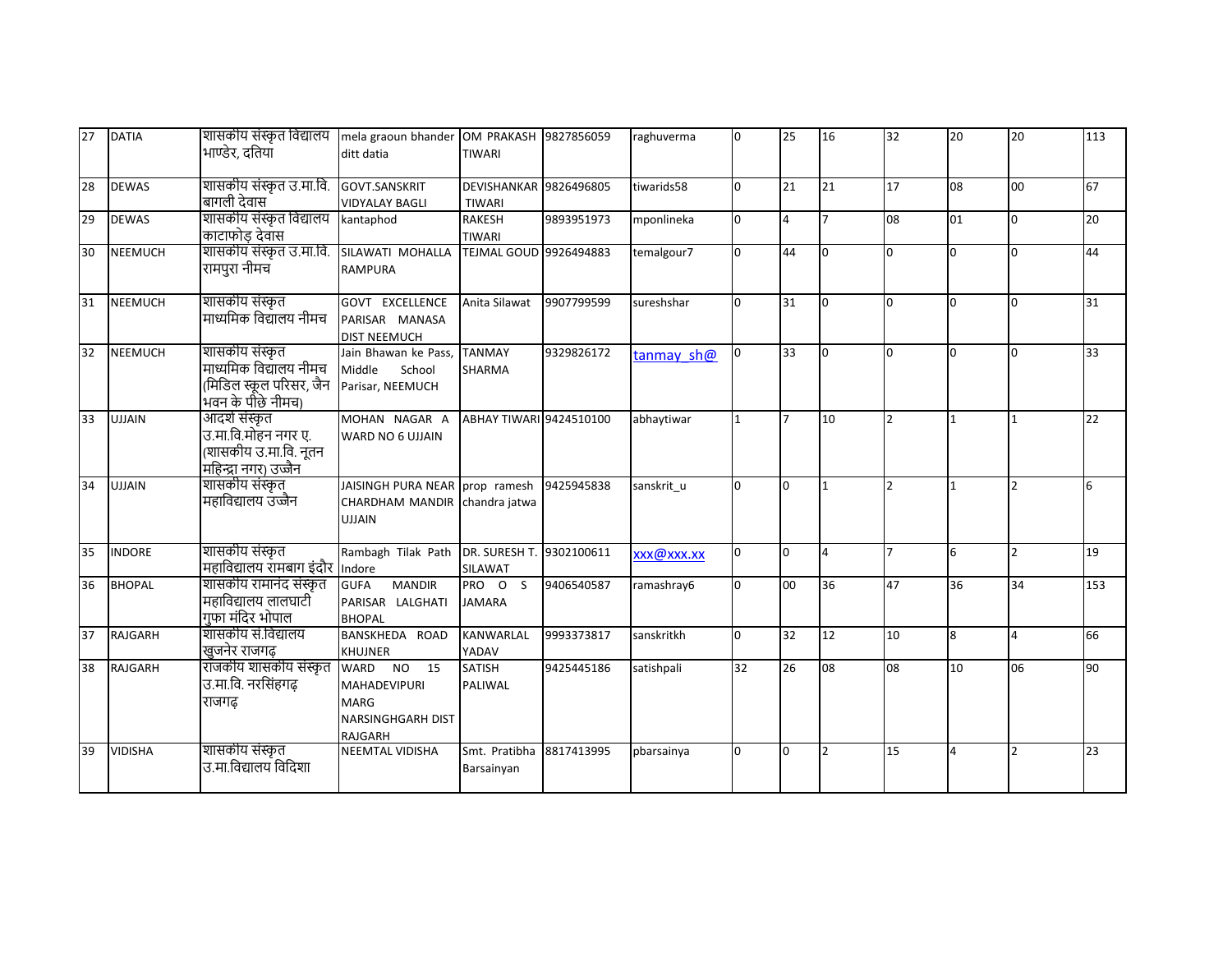| 40 | <b>VIDISHA</b>   | आदर्श संस्कृत उ.मा.वि<br>सिरोंज विदिशा               | Govt. Ex. School siron MOHA.<br>ke parisar me                                            | <b>SHAPHIQ</b><br><b>KHAN</b>            | 9425640536 | Exhsssiron    | l0           | I0  | 05 | 08             | 05             | 02             | 20       |
|----|------------------|------------------------------------------------------|------------------------------------------------------------------------------------------|------------------------------------------|------------|---------------|--------------|-----|----|----------------|----------------|----------------|----------|
| 41 | <b>PANNA</b>     | शासकीय संस्कृत<br>महाविद्यालय देवेन्द्र नगर<br>पन्ना | SANSKRIT<br>GOVT<br><b>COLLEGE DEVENDRA</b><br>NAGAR,<br><b>DISTT</b><br>PANNA MP        | DR MANOJ<br><b>KUMAR SINHA</b>           | 9009682765 | hegscdevpa    |              | I٥  |    | l3             | l3             | $\overline{2}$ | <b>q</b> |
| 42 | <b>PANNA</b>     | शासकीय संस्कृत उ.मा.वि.<br>बघौरा पन्ना               | <b>BANDHORA</b><br><b>VILL</b><br>POST SATHANIYA<br>TEHSIL GUNOUR<br><b>DISTT PANNA</b>  | SHIVNARAYAN 7974109598<br><b>DWIVEDI</b> |            | shivnaraya    |              | 11  | 11 | 12             | 08             | 09             | 51       |
| 43 | <b>TIKAMGARH</b> | शासकीय देवेन्द्र संस्कृत<br>विद्यालय टीकमगढ़         | <b>NAZAR</b><br><b>BAG</b><br><b>TIKAMGARH</b>                                           | <b>RAKESH</b><br><b>KUMAR JAIN</b>       | 9424601692 | ranucom $11@$ |              | 92  | 34 | 20             | $\overline{7}$ | 5              | 165      |
| 44 | <b>REWA</b>      | शासकीय वेकंट संस्कृत<br>महाविद्यालय रीवा             | JAGANNATH MANDIR DR.<br>PARISHAR BICHHIYA MISHRA<br><b>REWA</b>                          | V.P.                                     | 9424355055 | vpmishra.r    |              | lo. | 5  | 23             | 11             | <b>R</b>       | 47       |
| 45 | <b>REWA</b>      | शासकीय संस्कृत उ. मा.<br>वि. इटमा रीवा               | vill-itma, post-<br>itma, tehsil-jawa, rewa KUMAR                                        | <b>DEVENDRA</b>                          | 9200683937 | hsssanskri    | n.           | l0  | 12 | 13             | 3              | 6              | 34       |
| 46 | <b>SIDHI</b>     | शासकीय संस्कृत<br>उ.मा.वि.सतोहरी,सीधी                | village satohari post RS DWIVEDI<br>chakdaur teh-rampur<br>naikin district sidhi<br>m.p. |                                          | 9754142640 | radheshyam    | <sup>n</sup> | 20  | 46 | 26             | 04             | 07             | 103      |
| 47 | <b>SIDHI</b>     | शासकीय संस्कृत<br>महाविद्यालय भितरी सीधी             | vill po bhitari tah.<br>rampur naikin dist.<br>sidhi                                     | <b>DR</b><br>RAMSHARAN<br><b>PANDEY</b>  | 8349525758 | rspandey10    | n.           | 5   | 10 | $\overline{7}$ | 10             | 10             | 42       |
| 48 | <b>SIDHI</b>     | शासकीय संस्कृत उ.मा.वि.<br>झिरिया                    | VILL JHIRIYA POST<br><b>PATNA PIN 486775</b>                                             | <b>R P SHARMA</b>                        | 9981213966 | SHIVAM9893    | n.           | 04  | 06 | 15             | 06             | 04             | 35       |
| 49 | <b>SIDHI</b>     | शासकीय संस्कृत उ.मा.वि.<br>बढ़ौरा सीधी               | PRINCIPAL<br>GOVT<br>SANSKRIT HIGHER<br>SECONDARY SCHOOL<br>BADHAURA DISTT<br>SIDHI MP   | J N PANDEY                               | 9425177816 | jnpandey20    |              | loo | 49 | 14             | 00             | 00             | 63       |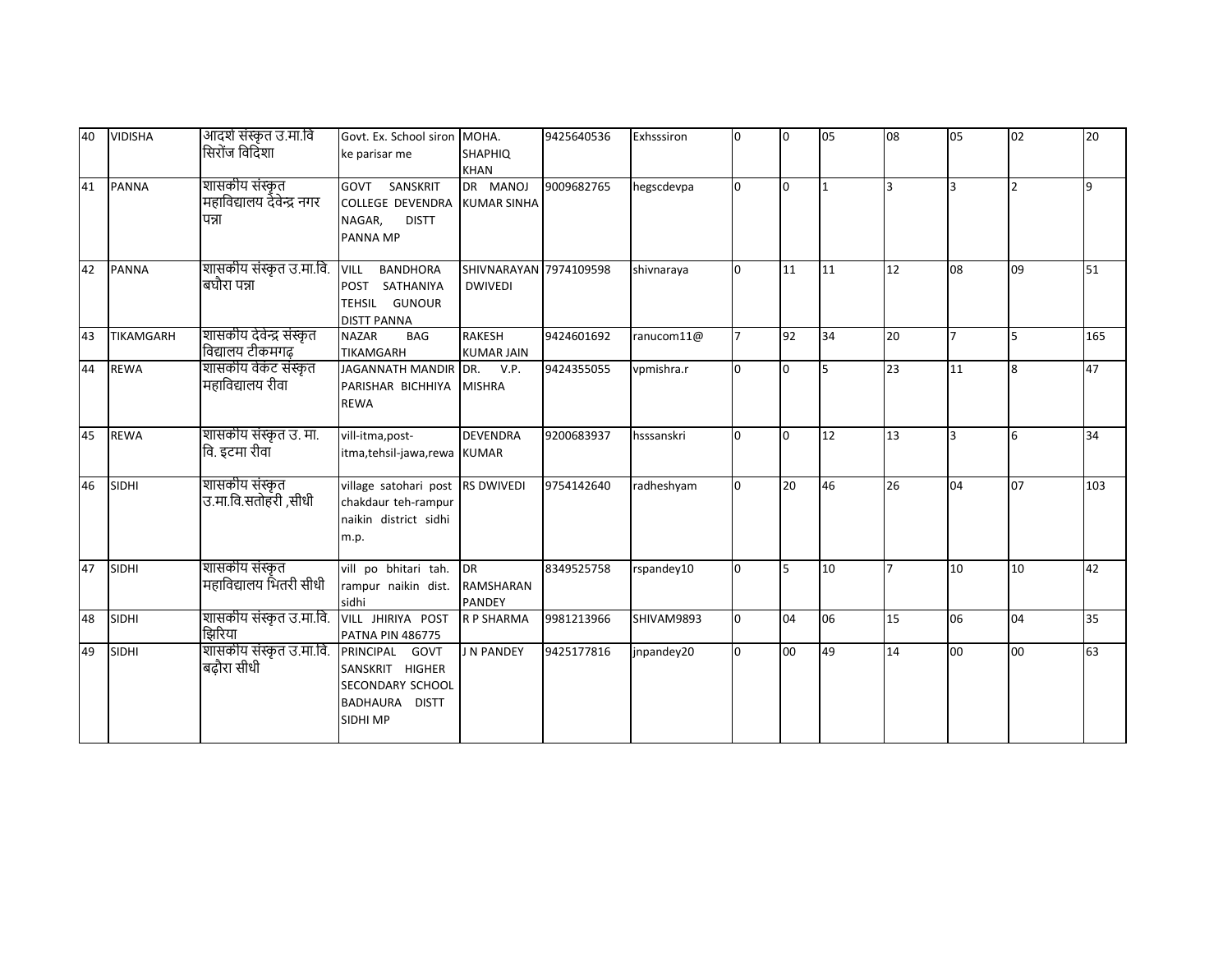| 50 | <b>SATNA</b>   | शासकीय संस्कृत उ.मा.वि. GOVT SANSKRIT<br>चौबेपुर सतना                                     | HIGHER SECONDARY<br>VIDYALAYA<br><b>CHAUBEPUR</b><br>CHITRAKOOT SATNA<br><b>MP</b>                                                              | <b>RAMNEWAJ</b><br>PANDEY                        | 9936014765 | dependrasi | Iо | $\mathsf{I}2$ | lз | 4  | $\mathbf{1}$   | 8             | 18 |
|----|----------------|-------------------------------------------------------------------------------------------|-------------------------------------------------------------------------------------------------------------------------------------------------|--------------------------------------------------|------------|------------|----|---------------|----|----|----------------|---------------|----|
| 51 | <b>SATNA</b>   | शासकीय अभय संस्कृत<br>विद्यालय अमरपाटन सतना                                               | maihar road govt<br>sanskrit h s school<br>amarpatan                                                                                            | K.K. SINGH                                       | 9993146049 | kksingh.ap | l0 | Io.           | 13 | 14 | $\overline{3}$ | 10            | 40 |
| 52 | <b>SATNA</b>   | शासकीय पुरूषोत्तम<br>सं.महा.वि. खजूरीताल<br>सतना                                          | <b>GOVT PURUSOTTAM</b><br>SANSKRIT<br>MAHAVIDYALAYA<br>KHAJURITAL DIST<br><b>SATNA MP</b>                                                       | DR.<br>SHIVCHANDRA<br><b>VALKE</b>               | 9589811986 | drshrivcha | 04 | 02            | 14 | 08 | 02             | 05            | 35 |
| 53 | <b>SATNA</b>   | शासकीय श्री कृष्णा संस्कृत   VILL POST SINGHPUR SHRI<br>उ.मा.वि. सिंहपुर सतना             | PATPARNATH                                                                                                                                      | CHANDIDEEN<br>PIDHIHA                            | 9713281744 | surekhamis | l0 | l0            | 06 | 04 | 01             | 02            | 13 |
| 54 | <b>SATNA</b>   | शासकीय गिरराज कुमारी<br>संस्कृत उ.मा.वि.सोहावल<br>सतना                                    | SOHAWAL<br><b>DIST</b><br><b>SATNA</b>                                                                                                          | <b>SURENDRA</b><br><b>KUMAR</b><br><b>SHUKLA</b> | 8109393750 | surendrash | l0 | I2            | 18 | 12 | 01             | 02            | 35 |
| 55 | <b>SATNA</b>   | शासकीय रामप्रताप<br>सं.विद्यालय जसौ सतना<br>(बसस्टेड के पास पुरानी<br>गढ़ी पो. जसौ सतना ) | <b>GOVT RAM PRATAP</b><br>SANSKRIT SCHOOL<br><b>JASO</b><br>PURANI<br><b>GADHAI KE PASS BUS</b><br>STAND JASO BLOCK<br><b>NAGOD DISTT SATNA</b> | SMT TANUJA<br><b>PURWAR</b>                      | 7089848814 | av4991jaso | l0 | 00            |    | 14 | $\mathbf{1}$   | $\mathcal{P}$ | 18 |
| 56 | <b>UMARIA</b>  | RANJEET<br><b>GOVT</b><br>SANSKRIT HS SCHHOL<br><b>INDWAR</b>                             | RANGEET<br><b>GOVT</b><br>SHANSKRIT<br><b>HSS</b><br><b>INDWAR</b>                                                                              | DR. SANJAY<br><b>KUMAR</b><br><b>CHATURVEDI</b>  | 9179709550 | LOVEINDWAR | 00 | 00            | 15 | 23 | 6              | 10            | 54 |
| 57 | <b>SHAHDOL</b> | शासकीय अभय संस्कृत<br>महा विद्यालय कल्याणपुर<br>शहडोल                                     | Gram-Kalyanpur Po.<br>Bhunibandh<br>$T_{\rm{L}}$<br>Sohagpur<br>Dist.<br>Shahdol M.P. 484001                                                    | DR D B<br><b>MISHRA</b>                          | 9993872215 | mishradeen | l0 | 01            | 09 | 08 | 12             | 07            | 37 |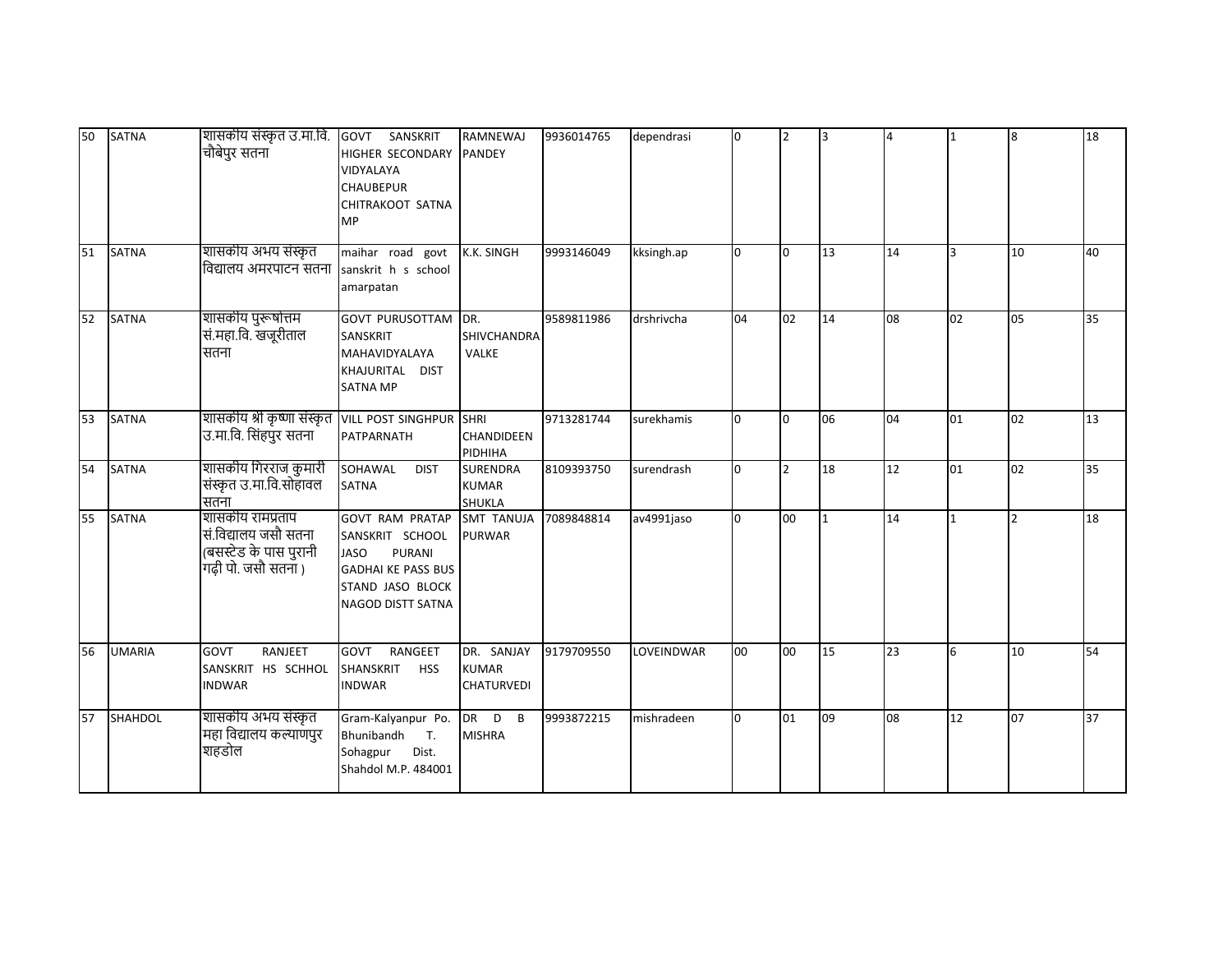| 58 | <b>SHEOPUR</b> | श्री ठाकुर बाबा  संस्कृत<br>उ.मा.वि.रघुनाथपुर, श्योपुर                                    | raghunath<br>pur<br>tehsheel veerpur<br>sheopur                                                         | Raghuraj<br>Jadon                     | 7389028552 | jadon.saur        | 35              | 32 | 34             | 62  | 32             | 58 | 253 |
|----|----------------|-------------------------------------------------------------------------------------------|---------------------------------------------------------------------------------------------------------|---------------------------------------|------------|-------------------|-----------------|----|----------------|-----|----------------|----|-----|
| 59 | <b>SHEOPUR</b> | SHRI GANESH SANSKRIT<br>H S SCHOOL                                                        | veerpur sheopur                                                                                         | <b>RAGHURAJ</b><br><b>SINGH JADON</b> | 7389028552 | shailusbi@        | 85              | 78 | 66             | 102 | 64             | 92 | 487 |
| 60 | <b>MORENA</b>  | <b>VIVEKANAND SANSKRIT</b><br>H S SCHOOL SABALGARH sabalgarh                              | sunehra<br>road                                                                                         | <b>RAGHURAJ</b><br>SINGH JADON        | 7389028552 | jadon.saur        | 58              | 54 | 36             | 62  | 31             | 68 | 309 |
| 61 | <b>MORENA</b>  | शिवशक्ति संस्कृत विद्या.<br>झुण्डपुरा मुरैना                                              | jhundpura tehsheel<br>sabalgarh                                                                         | Raghuraj<br>Jadon                     | 7389028552 | iadon.saur        | 46              | 32 | 35             | 36  | 39             | 46 | 234 |
| 62 | <b>MORENA</b>  | कस्तूरबा गाधी संस्कृत<br>उ.मा.वि.गुलालई ,मुरैना                                           | gulalai<br>tehsheel<br>sabalgarh morena                                                                 | Raghuraj<br>Jadon                     | 7389028552 | jadon.saur        | 32 <sup>2</sup> | 26 | 24             | 27  | 32             | 43 | 184 |
| 63 | <b>MORENA</b>  | <b>ADARSH</b><br>SANSKRIT<br><b>VIDYALAY JOURA</b>                                        | <b>MITTAL</b><br><b>NEAR</b><br>PETROL PUMP M S<br>ROAD JOURA                                           | <b>DHEERAJ</b><br><b>SHARMA</b>       | 9691544364 | <b>TCOMP10638</b> | 26              | 11 | 16             | l0  | 12             | 10 | 75  |
| 64 | <b>MORENA</b>  | श्री महावीर संस्कृत<br>रामपहाड़ी मुरैना                                                   | VILL RAMPAHARI<br>TEHSIL SABALGARH<br><b>MORENA</b>                                                     | Prem Kishore<br>Shukla                | 9755410201 | <b>SHUKLAPREM</b> | 8               | 6  | $\overline{2}$ | 3   | $\overline{2}$ | 5  | 26  |
| 65 | <b>BHIND</b>   | विनोबा संस्कृत विद्यालय<br>अटेर रोड भिण्ड                                                 | ATER ROAD BHIND<br>MP PIN 477001                                                                        | <b>ALOK SHARMA 9754426100</b>         |            | principalv        |                 | 13 | 13             | 9   | $\mathbf{1}$   | 3  | 40  |
| 66 | <b>BHIND</b>   | महावीर संस्कृत<br>उ.मा.वि.अजनौधा                                                          | ajnoudha                                                                                                | <b>KAMLESH</b><br>SHARMA              | 9926517606 | kamleshsha        | 6               | 8  | 5              | 13  | 7              | 11 | 50  |
| 67 | <b>DATIA</b>   | बुन्देल खण्ड संस्कृत<br>उ.मा.विद्यालय छोटी<br>बडौनी, दतिया                                | WARD-10, CHOTI<br><b>BADOUNI, 475686</b>                                                                | <b>SMT SUMAN</b><br><b>CHANSORIYA</b> | 9425619256 | <b>CHANSORIYA</b> | 60              | 40 | 12             | 30  | 200            | 20 | 362 |
| 68 | <b>DATIA</b>   | ओम साँई राम संस्कृत<br>उ.मा.वि. कामद रोड<br>इन्दरगढ वार्ड नं.14 पो.<br>इन्दरगढ, तह. सेवढा | TEHSIL INDERGARH<br><b>SEONDHA</b>                                                                      | <b>RITA JHA</b>                       | 8358931793 | ritajha102        | n.              | l0 | 30             | 50  | 45             | 60 | 185 |
| 69 | <b>DATIA</b>   | आर.एस.संस्कृत<br>उ.मा.वि.भगुआपुरा दतिया                                                   | VILLAGE AND POST<br><b>BAGHUA</b><br>PURA<br>TEHSIL SEONDHA<br><b>DATIA</b><br><b>MADHYA</b><br>PRADESH | <b>U.S.THAKUR</b>                     | 8889637133 | udalsinght        | 10              | 17 | 46             | 17  | 22             | 18 | 130 |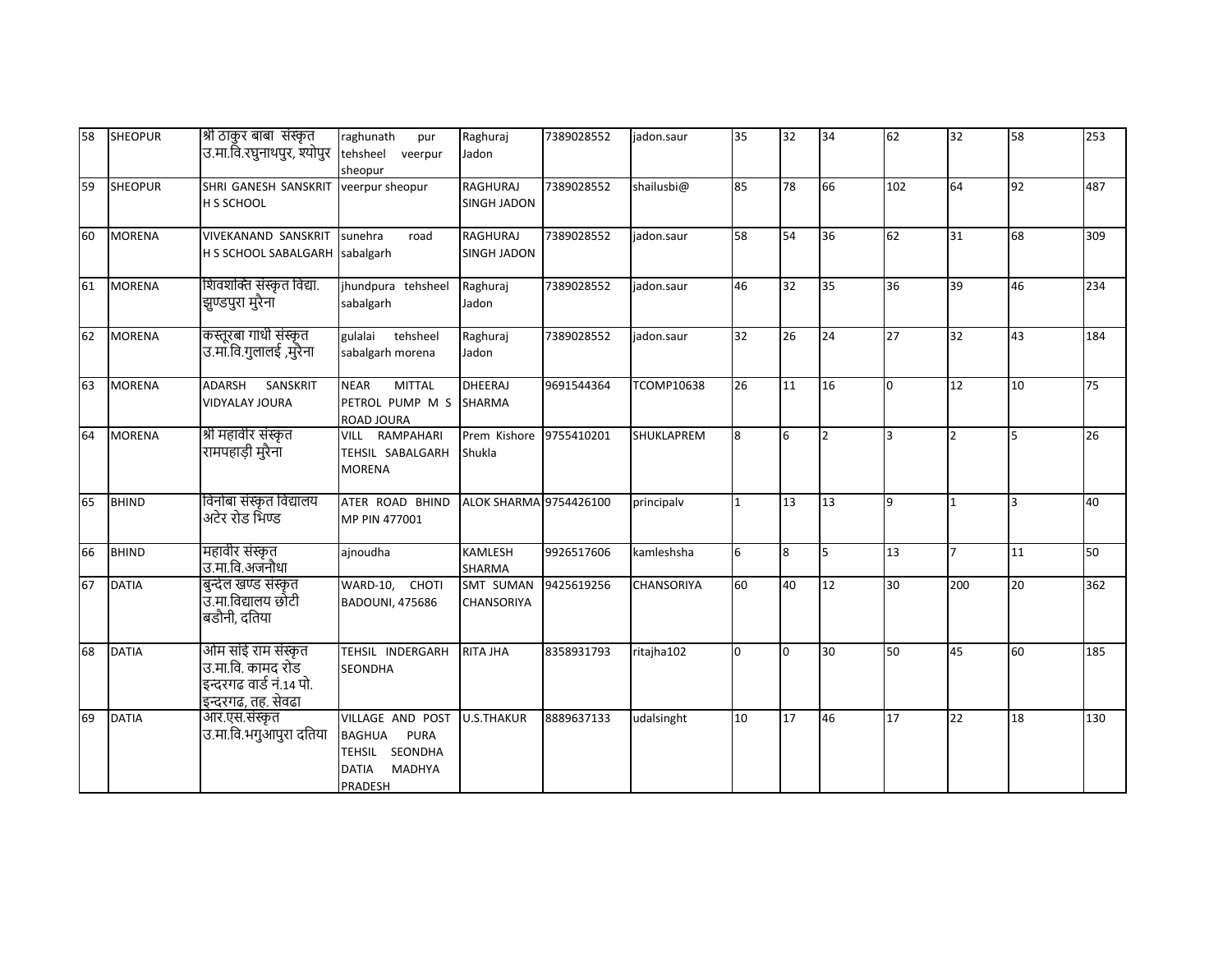| 70 | <b>INDORE</b>  | <b>NAGENDRAM</b><br>VIDHYALAY                                                   | 48-49 B/3 VIDHYA<br>PALACE AIRPORT<br>ROAD INDORE                                                          | <b>GARIMA</b><br><b>UPADHYAY</b>                              | 9770087444 | maggy_nag@ | Iо           | Iо  | 9              | lo.            | 6              | 12             | 27  |
|----|----------------|---------------------------------------------------------------------------------|------------------------------------------------------------------------------------------------------------|---------------------------------------------------------------|------------|------------|--------------|-----|----------------|----------------|----------------|----------------|-----|
| 71 | <b>INDORE</b>  | दिव्य संस्कृत चैतन्य<br>विद्यापीठ ( p.s.c)                                      | gram - agra tahsil<br>depalpur dist indore                                                                 | VANDNA<br>LAHIYA                                              | 8982571000 | vandnalohi | <sup>o</sup> | lo. | 6              | 0              | 6              | 00             | 12  |
| 72 | <b>INDORE</b>  | SHRI HANSDAS HINDI<br><b>VIDHYAPITH</b>                                         | 36 LOHAR PATTI<br>KHADI KA MANDIR<br><b>INDORE 452002</b>                                                  | <b>SHRI</b><br><b>MAHANT</b><br><b>RAMCHARAND</b><br>AS JI MA | 9981149000 | mahantramc |              | 6   | 6              | l0             | 5              | 00             | 21  |
| 73 | <b>KHANDWA</b> | माँ नर्मदा संस्कृत विद्यापीठ                                                    | OMKARESHWAR<br>ROAD<br>KOTHI<br>OMKARESHWAR TEH<br><b>PUNASA</b><br><b>DIST</b><br>KHANDWA                 | <b>GIRISH</b><br><b>CHAUKADE</b>                              | 9425027477 | girishchou | 25           | 15  | 8              | $\overline{7}$ | 10             |                | 72  |
| 74 | <b>KHANDWA</b> | AWASIYA<br>VEDYOG<br>SANSKRIT<br><b>UCCHA</b><br><b>MADHYAMIK</b><br>VIDHYALAYA | AWASIYA VEDYOG<br>SANSKRIT UCHCHA<br><b>MADHYAMIK</b><br>VIDHYALAYA<br>KEHLARI TEH DISTT<br><b>KHANDWA</b> | <b>ACHARYA</b><br>SARVESH<br><b>SIDHANTACHA</b><br><b>RYA</b> | 9179183833 | khandwatyp | 5            | 13  | $\overline{7}$ | 3              | $\overline{2}$ | $\overline{1}$ | 31  |
| 75 | <b>BHOPAL</b>  | प्रवीण संस्कृत पाठशाला<br>बैरसिया जिला भोपाल                                    | Ward NO. 12 Laxmi<br>Narayan<br>Nagar<br>Berasia Dist Bhopal<br>Madhya Pradesh                             | <b>BRAJMOHAN</b><br><b>SHARMA</b>                             | 7509889363 | brajmohans | 75           | 30  | $\overline{2}$ | 8              | $\mathbf{1}$   | $\mathbf{1}$   | 117 |
| 76 | <b>BHOPAL</b>  | PRERNA SANSKRIT SHALA GRAM BORDA KOLAR SHOBHA                                   | <b>ROAD BHOPAL</b>                                                                                         | <b>SINGH</b>                                                  | 9425073464 | singh.saur | 50           | I0  | l0.            | 0              | l0             | l0             | 50  |
| 77 | <b>RAISEN</b>  | JAGDAMBA<br><b>MAA</b><br>SANSKRIT VIDHAYALAYA                                  | <b>WARD</b><br>$NO.-13$<br><b>HANUMAN</b><br>BAG<br>NEAR BUS STAND<br>BAGAMGANJ DIST.<br>RAISEN            | <b>RAKESH</b><br><b>THAKUR</b>                                | 9329555844 | dhakadmoni | 20           | 25  | 80             | l0             | 40             | 60             | 225 |
| 78 | <b>RAISEN</b>  | RADHARAMAN<br>SANSKRIT VIDHAYALAYA<br><b>NAKTRA</b>                             | <b>NAKTRA</b><br>GRAM<br>POST.VANKHEDI<br>TESHIL /JILA RAISEN<br><b>BLOCK SANCHI</b>                       | RAKESH LODHI 9981455856                                       |            | dhakadmoni | 18           | 18  | 12             | 0              | 18             | 14             | 80  |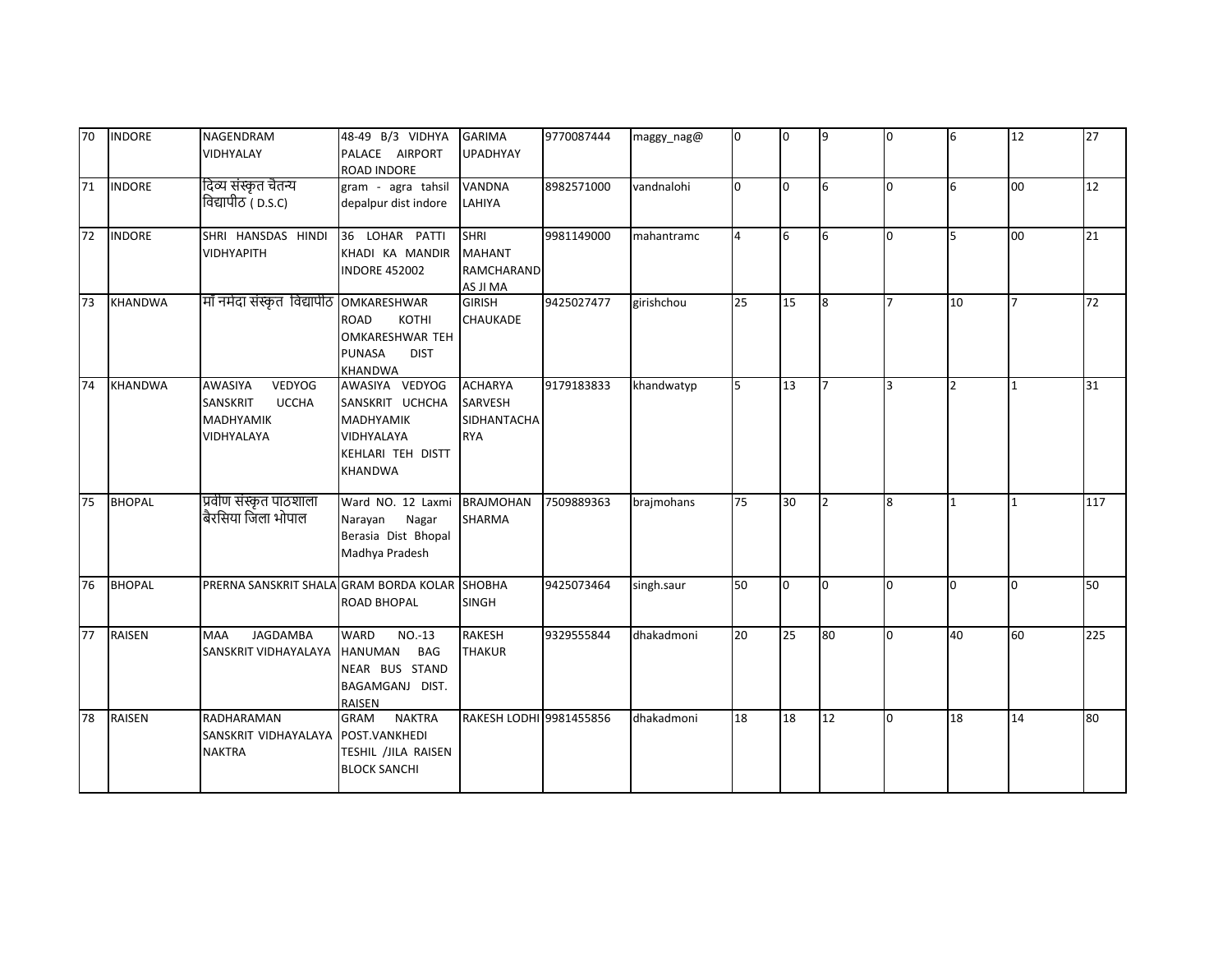| 79 | RAJGARH          | गुरूकुल संस्कृत पाठशाला<br>चिडलावनिया                                            | <b>GRAM CHIDLAVANIYA MUKESH</b>                                                                                                     | TIWARI                                        | 9669157789 | <b>MUKESHTIWA</b> | 76  | 37             | lo.            | 0              | l0           | 0   | 113 |
|----|------------------|----------------------------------------------------------------------------------|-------------------------------------------------------------------------------------------------------------------------------------|-----------------------------------------------|------------|-------------------|-----|----------------|----------------|----------------|--------------|-----|-----|
| 80 | <b>RAJGARH</b>   | गुरूकुल संस्कृत पाठशाला<br>देहरी किराड राजगढ़                                    | <b>VILLAGE</b><br>DEHARIKARAD POST<br>BANSKHEDA                                                                                     | <b>DEVKARAN</b><br><b>PUROHIT</b>             | 9977040728 | <b>MUKESHTIWA</b> | 104 | 29             | lo.            | $\Omega$       | $\Omega$     | l0. | 133 |
| 81 | <b>RAJGARH</b>   | पाणिनीय संस्कृत पाठशाला<br>व्यावरा, राजगढ़                                       | APNA NAGAR MARG RUCHI TIWARI<br>RAM DEV MANDIR KE<br>SAMNE WARD NO.<br>06 BIAORA BLOCK<br><b>BIAORA</b><br>DISTT.<br><b>RAJGARH</b> |                                               | 9993071929 | ragwendrap        | 45  | 12             | I <sub>2</sub> | 01             | $\Omega$     | n.  | 60  |
| 82 | RAJGARH          | गुरूकुल संस्कृत पाठशाला<br>गनियारी राजगढ़                                        | <b>GRAM</b><br>POST<br>GANIYARI<br><b>TEH</b><br>NARSINGHGARH DIST GURJAR<br>RAJGARH                                                | <b>BHAJAN</b><br><b>SINGH</b>                 | 9300194574 | bhajansing        | 94  | 42             | Iо             | $\Omega$       | $\Omega$     | n.  | 136 |
| 83 | RAJGARH          | कालिदास संस्कृत<br>पाठशाला खानपुरा राजगढ़                                        | village khanpura<br>khanpura moi ke<br>madhya sthit post<br>sonkachhtehsil<br>narsinghgarh distt<br>rajgarh 465669                  | <b>BABU</b><br>LAL<br>YADAV                   | 9981599659 | by410945@g        | 58  | 28             | 00             | 00             | $\Omega$     | n.  | 86  |
| 84 | RAJGARH          | SWAMI VIVEKANAND<br>SANSKRIT M.S.CHILAWDI                                        | VILL CHILAWADI<br>POST KODKIYA TEH<br>ZIRAPUR                                                                                       | <b>CHANDAR</b><br><b>SINGH</b><br>SOLANKI     | 8889574187 | <b>TOMARDINES</b> | 5   | $\overline{7}$ | l0             | $\Omega$       | <sup>0</sup> | l0. | 12  |
| 85 | <b>RAJGARH</b>   | महादेव संस्कृत पाठशाला<br>करेड़ी, राजगढ़                                         | VILLAGE KAREDI<br>POST KAREDI TAH<br>AND DISTT RAJGARH<br><b>MP</b>                                                                 | <b>HARI</b><br><b>PRAKASH</b><br><b>TOMAR</b> | 7389459635 | kherasi304        | 128 | 45             | $\overline{2}$ | $\overline{2}$ | $\Omega$     | n.  | 177 |
| 86 |                  | HOSHANGABAD सिंस्कृत विद्यालय बड़े मंदिर<br>के पास इटारसी होशंगाबाद DWARKADHEESH | <b>NEAR</b><br><b>MANDIR</b><br><b>TULSI</b><br><b>CHOUCK ITARSI</b>                                                                | PT BALRAM<br><b>TIWARI</b>                    | 9424436115 | shailendra        | n.  | 4              | Iз             | 8              |              |     | 23  |
| 87 | <b>TIKAMGARH</b> | स्वामी प्रणवानंद<br>सं.उ.मा.वि.बम्होरी बराना                                     | VILL AND POST<br>BAMHORI BARANA<br>TEHSIL LIDHORA DIST<br>TIKAMGARH                                                                 | <b>D K TRIPATHI</b>                           | 9770930988 | mahakalesw        | 5   | 10             | 1              | 74             | 5            | 48  | 143 |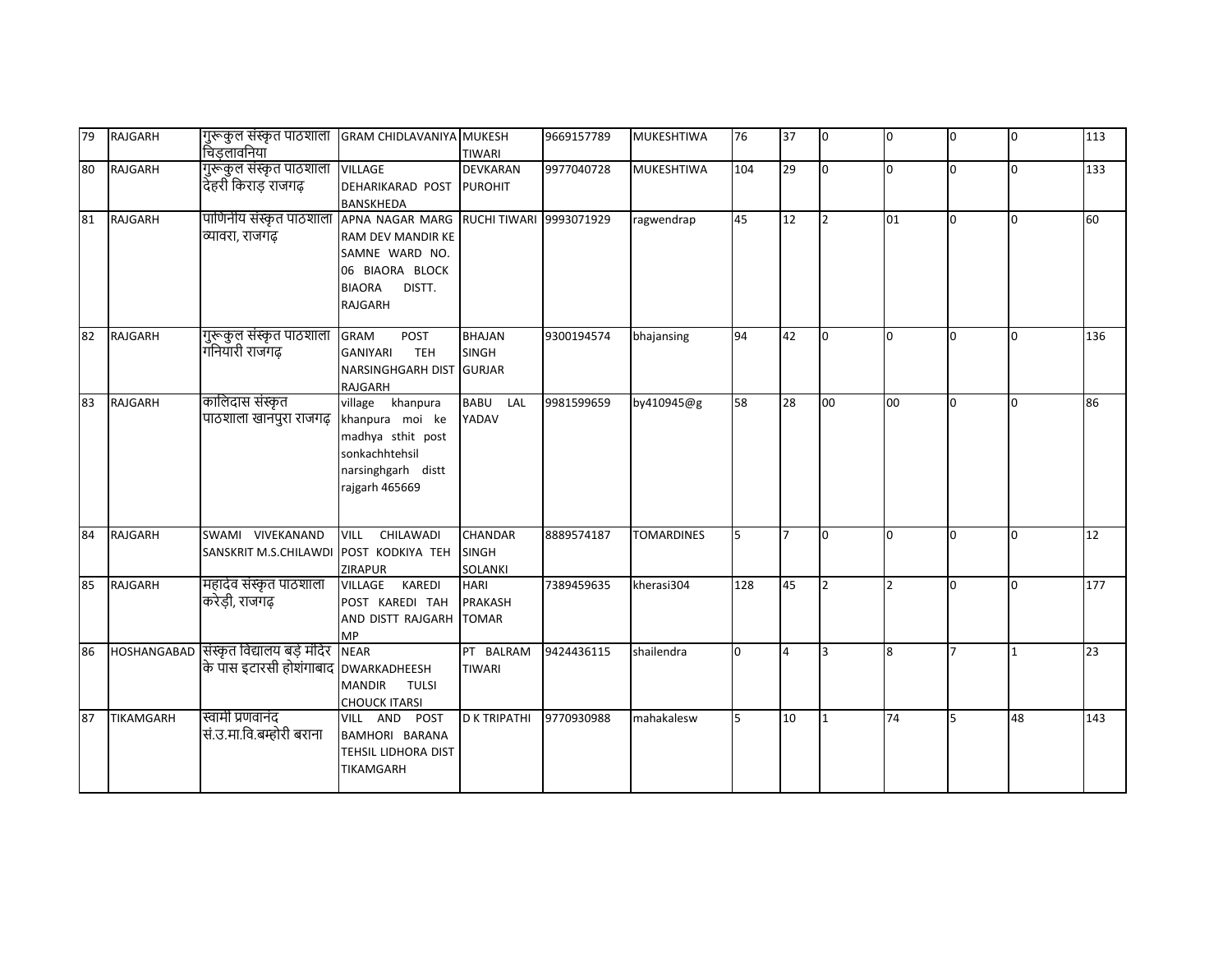| 88 | <b>TIKAMGARH</b>  | दयानंद सरस्वती संस्कृत<br>विद्यालय महेवा                   | vill mahewa chak n 3 MAHENDRA<br>post mahewa chak n KUMAR<br>3 tehsil lidhora dist DUBEY<br>tikamgarh                                                       |                                               | 9753182400 | chaturvedi | <sup>0</sup> | I0  | 10             | 66 | 10           | 49             | 135 |
|----|-------------------|------------------------------------------------------------|-------------------------------------------------------------------------------------------------------------------------------------------------------------|-----------------------------------------------|------------|------------|--------------|-----|----------------|----|--------------|----------------|-----|
| 89 | <b>TIKAMGARH</b>  | पि.दीनदयाल उपाध्याय<br>सं.उ.मा.वि. खरों                    | V/P- KHARON TEHSIL R.P. YADAV<br>PALERA TIKAMGARH<br><b>PIN CODE 472331</b>                                                                                 |                                               | 9179547044 | ry283348@g |              | 95  | 16             | 32 | 12           |                | 164 |
| 90 | TIKAMGARH         | आदर्श संस्कृत उ.मा.वि.नुना v/p-NUNA TEHSIL                 | <b>NIWARI</b>                                                                                                                                               | D.N.YADAV                                     | 8962236861 | ry283348@g |              | 150 | 4              | 00 | 10           | 00             | 164 |
| 91 | TIKAMGARH         | श्री महावीर संस्कृत<br>उ.मा.वि.खरगापुर                     | muhalla<br>iain<br>khargapur                                                                                                                                | <b>SANTOSH</b><br><b>TIWARI</b>               | 9993285143 | arhampvtit | n.           | l0  | $\mathcal{P}$  | 10 | 5            | 15             | 32  |
| 92 | <b>KATNI</b>      | आवासीय विद्यानिकेतन<br>संस्कृत उ.मा.वि.बरही,<br>कटनी       | ward10 station road<br>barhi distt katni m p GUPTA                                                                                                          | <b>MANISH</b>                                 | 9630757196 | manishworl | <sup>n</sup> | I٥  |                | 6  | $\mathbf{1}$ | 10             | 24  |
| 93 | <b>CHHINDWARA</b> | श्री राम कृष्णा गुरुकुल<br>संस्कृत उचतर मधामिक<br>विध्यालय | <b>MAKHAN</b><br>CHOR<br><b>MANDIR</b><br>NARSINGPUR ROAD<br><b>CHHINDWARA</b>                                                                              | <b>SWAMI</b><br><b>MAHESHANA</b><br><b>ND</b> | 8823007598 | bajpaiajit |              | 10  | $\overline{a}$ | l0 | 3            | $\overline{a}$ | 21  |
| 94 | <b>MANDLA</b>     | रानी दुर्गावति संस्कृत<br>उ.मा.वि.राजो मण्डला              | RANI DURGAWATI<br>SANSKRIT HIGHER<br>SECONDARY SCHOOL<br>RAJO WARD NO 02<br><b>BHUA</b><br><b>TEHSEEL</b><br>BICHHIYA DISTT-<br>MANDLA PIN CODE -<br>481996 | <b>REENA</b><br><b>TANDIYA</b>                | 8463084227 | rdsvbichhi | 45           | 35  | 16             | 43 | 22           | 29             | 190 |
| 95 | <b>REWA</b>       | महाकवि कालिदास संस्कृत<br>उ.मा.वि.अटरिया रीवा              | <b>GRAM ATARIYA POST</b><br>PADAR REWA                                                                                                                      | DR.<br>P.K.<br><b>MISHRA</b>                  | 8109749497 | santosh_sh | <sup>o</sup> | 88  | 22             | 26 | 18           | 21             | 175 |
| 96 | <b>REWA</b>       | स्वामी श्रद्वानंद संस्कृत<br>उ.मा.वि.नौढि़या रीवा          | <b>GRAM</b><br>NAUDHIYA<br>NO.3,<br><b>POST</b><br><b>DEVTALAB REWA</b>                                                                                     | <b>CHHATHILAL</b><br><b>PATEL</b>             | 9200706345 | patelravi2 | <sup>o</sup> | 78  | 26             | 28 | 27           | 42             | 201 |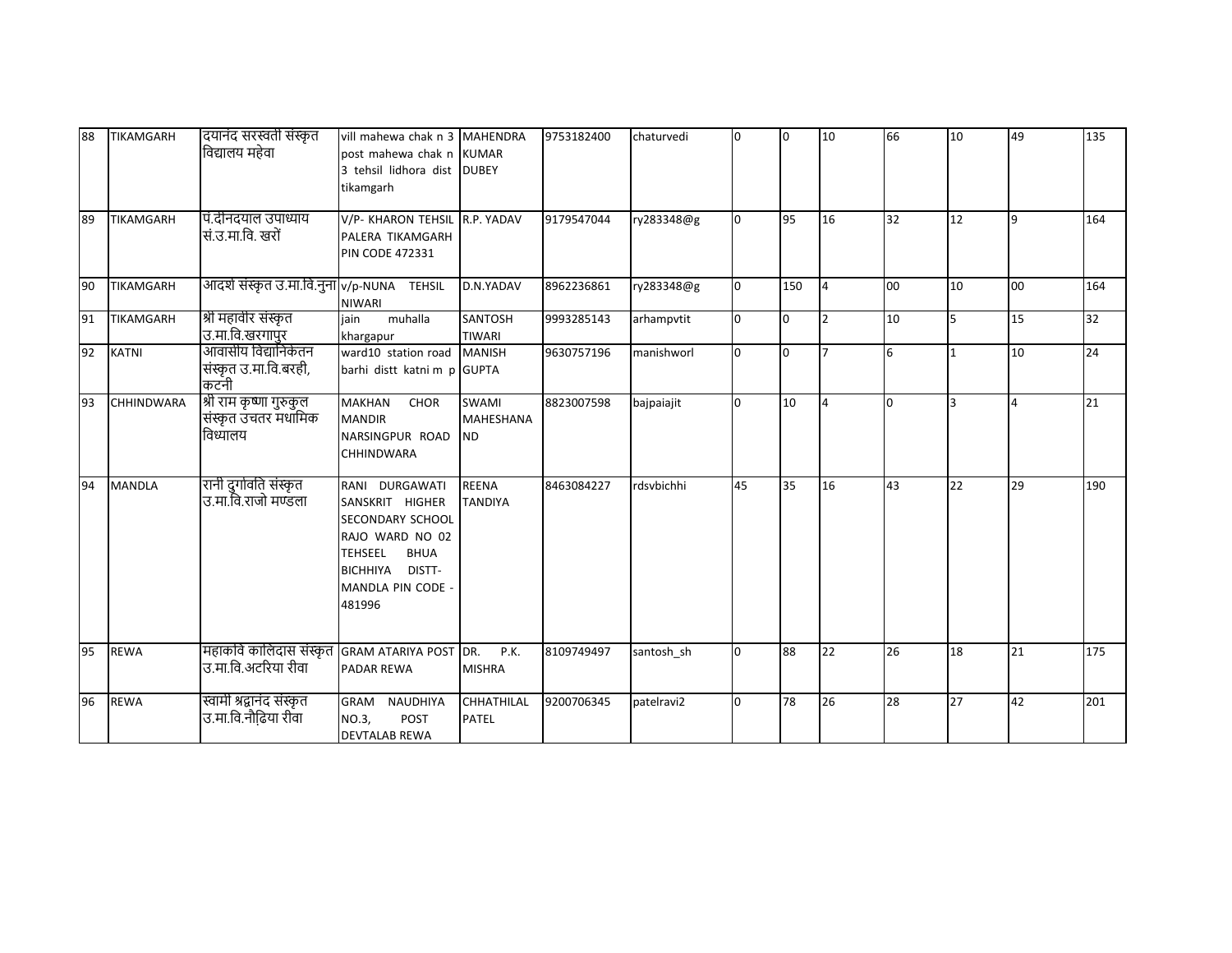| 97  | <b>REWA</b> | पंडित सत्यनारायण संस्कृत<br>विद्यापीठ सोहागी रीवा               | village -sohagi, post - PRADEEP<br>sohagi, khasra no.<br>369/1, block -<br>teonther, rewa M.P. | <b>KUMAR</b><br><b>DUBEY</b>                       | 9203898065 | rajivdubey | 45           | 70 | 15             | 15 | 15           | 15             | 175 |
|-----|-------------|-----------------------------------------------------------------|------------------------------------------------------------------------------------------------|----------------------------------------------------|------------|------------|--------------|----|----------------|----|--------------|----------------|-----|
| 98  | <b>REWA</b> | आचार्य विनोवा भावे<br>संस्कृत उ.मा.वि. अकौरी<br>मनगवां रीवा     | vill post ankauri,<br>mangawan rewa<br>madhya pradesh                                          | <b>K B SINGH</b>                                   | 9200686950 | prafulltiw | n.           | l0 | 1              | 10 | $\mathbf{1}$ | $\overline{7}$ | 19  |
| 99  | <b>REWA</b> | देवधारा संस्कृत<br>उ.मा.वि.रामपुर रीवा                          | village Rampur post<br>Ratan gawan tehsil<br>mauganj rewa mp                                   | MR. MAHESH<br>PRASAD<br><b>DWIVEDI</b>             | 9826795661 | maheshpddw | <sup>0</sup> | l0 | 5              | 28 | 8            | 30             | 71  |
|     | 100 REWA    | माँ सरस्वती संस्कृत<br>उ.मा.वि.भड़रा रीवा                       | VILLAGE BHADRA<br>POST PATHAT TEHSIL<br><b>JAWA DISTT REWA</b>                                 | <b>UDAYBHAN</b><br><b>VISHWAKARM</b>               | 9981660233 | udayv3850@ | n.           | 41 | 27             | 13 | 33           | 22             | 136 |
|     | 101 REWA    | आदर्श संस्कृत उ.मा.वि.<br>दुआरी रीवाँ                           | vill post duari teh<br>gurh 486123                                                             | <b>PUSHPENDRA</b><br><b>DHAR</b><br><b>DWIVEDI</b> | 9425830714 | tecnosoft6 | 45           | 20 | 15             | 20 | 10           | 20             | 130 |
|     | 102 REWA    | आदर्श संस्कृत उ.मा.वि.<br>गुढ़वा रीवा                           | VILL GUDHWA POST<br><b>GURH TEHSIL GURH</b><br>DISTT. REWA MP                                  | <b>SUMITRA</b><br><b>TRIPATHI</b>                  | 9893015414 | amitcomput | 104          | 48 | 07             | 09 | 10           | 33             | 211 |
|     | 103 REWA    | स्वामी विवेकानंद संस्कृत<br>उ.मा.वि.सेमरी खुर्द रीवा            | vill semari khurd post RAMNARESH<br>raghurajgarh tehsil<br>mangawan rewa mp                    | <b>PATEL</b>                                       | 7909363731 | raghupri84 | n.           | 30 | 0 <sub>3</sub> | 08 | 10           | 08             | 59  |
| 104 | <b>REWA</b> | रावतपुरा सरकार संस्कृत<br>उ.मा.वि. मनगवां रीवा                  | ward no 09 basti rod<br>mangawan                                                               | <b>DINESH</b><br><b>KUMAR</b><br><b>MISHRA</b>     | 9424620752 | ravatpura4 | <sup>0</sup> | 25 | $\overline{2}$ | 72 | 16           | 80             | 195 |
|     | 105 REWA    | MAHARISHI SANSKRIT<br><b>VIDYALAYA REWA</b>                     | <b>GANGA</b><br><b>NAGAR</b><br>KABADI MOHALLA<br><b>REWA</b>                                  | DIVYA MISHRA 8305953318                            |            | divya.mish | 25           | 14 | <sup>o</sup>   | l0 | <sup>0</sup> | l0.            | 39  |
|     | 106 REWA    | <b>MAHADEV</b><br>SANSKRIT<br>VIDYALAYA RAUSAR<br>NIPANIYA REWA | <b>VILLAGE</b><br>POST<br><b>RAUSAR REWA</b>                                                   | <b>ABDUL LATIF</b>                                 | 9827243774 | abdul.lati | 19           | 15 | l0             | l0 | l0           | l0             | 34  |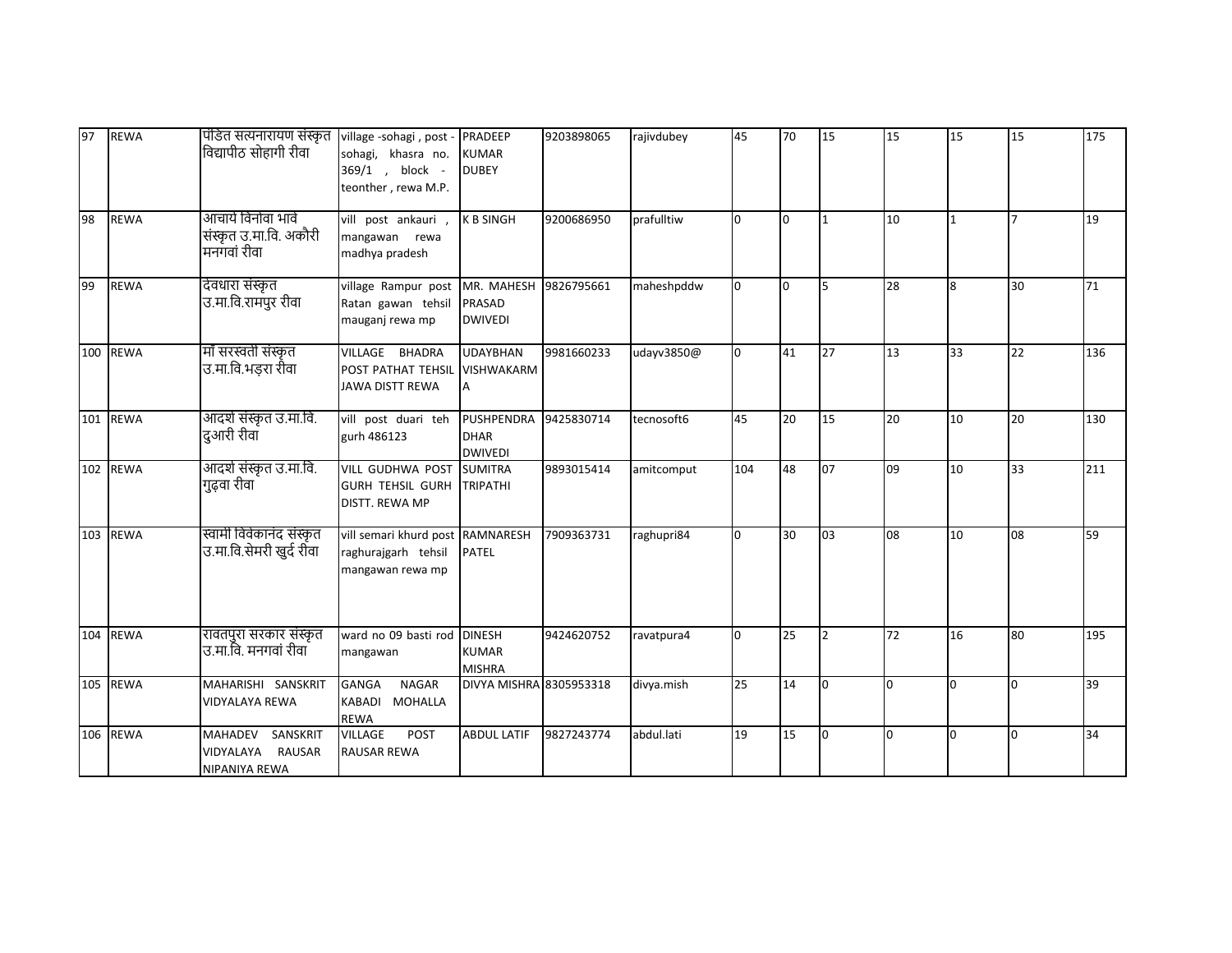| 107 REWA | कालिदास संस्कृत उ.मा.वि. VILLAGE DABHAURA ASWANI<br>डभौरा रीवा                    | POST DABHAURA<br>TEHSIL JAWA DIST.<br><b>REWA</b>                                  | YADAV                                            | 9753822340 | matadi1234 | n. | I0 |                | 5   | $\mathbf{1}$   | 3        | 10  |
|----------|-----------------------------------------------------------------------------------|------------------------------------------------------------------------------------|--------------------------------------------------|------------|------------|----|----|----------------|-----|----------------|----------|-----|
| 108 REWA | अनिरुद्ध संस्कृत उ.मा.वि.<br>कोनिया कला रीवा                                      | Koniya kala teonther DHARMENDRA 9981104732<br>rewa M.P.                            | <b>KUMAR</b><br><b>DWIVEDI</b>                   |            | dkdubey101 | n. | 5  | l٦.            | 10  | 03             | 4        | 25  |
| 109 REWA | SHANKATMOCHAN<br>SANSKRIT<br><b>HIGHER</b><br>SECONDARY SCHOOL<br><b>SORAHIYA</b> | VILLAGE SORAHIYA<br>POST GONDARI NO-MISHRA<br>27 TEH- MANGAWAN<br>REWA M.P.        | RAM SAGAR                                        | 9981131338 | rsm8712@gm |    | 5  | $\overline{ }$ | l0. | $\overline{ }$ | <b>R</b> | 27  |
| 110 REWA | माँ सावित्री संस्कृत<br>उ.मा.वि. खटकरी रीवा                                       | Village- Khatkhari<br>post - Khatkhari dist. -<br>Madhya<br>rewa<br>Pradesh 486331 | <b>DINESH</b><br><b>KUMAR</b><br><b>KUSHWAHA</b> | 9009666115 | dkkushwah4 | n. | 20 | 20             | 22  | 15             | 15       | 92  |
| 111 REWA | श्रीमती राम बाई संस्कृत<br>उ.मा.वि.डभौरा रीवा                                     | <b>VILLAGE</b><br>POST<br>DABHORA TEHSIL<br>JAWA DISTT REWA                        | Rajesh Prasad<br>Mishra                          | 9981660233 | sundarmani | 33 | 43 | 13             | 17  | 21             | 16       | 143 |
| 112 REWA | SARASWATI SANSKRIT H<br>S SCHOOL HANUMANA                                         | BEHIND OF GOVT<br><b>HOSPITAL</b><br>SAGARAKHURD<br><b>HANUMANA</b>                | <b>RAKESH</b><br><b>KUMAR</b><br><b>DWIVEDI</b>  | 9893532480 | rakeshdwiv | n. | 15 | 10             | 0   | 25             | 30       | 80  |
| 113 REWA | गौतम बुद्ध संस्कृत<br>उ.मा.वि. मनगवां रीवा                                        | Vill.post.mangwan<br>dist. Rewa m.p                                                | <b>VISHNU DEVA</b><br><b>KUSHWAHA</b>            | 9229667170 | Gautambudd | 85 | 35 | 15             | 15  | 16             | 15       | 181 |
| 114 REWA | डॉ. श्यामा प्रसाद मुखर्जी<br>संस्कृत उ.मा.वि.फुलहा<br>रीवाँ                       | VILL PHULHA POST<br>PHULHA<br><b>TEH</b><br><b>NAIGARHI</b>                        | SHRI NARESH<br><b>TIWARI</b>                     | 7898898731 | ansarionli | 32 | 24 | 11             | 10  | q              | 5        | 91  |
| 115 REWA | गोस्वामी तुलसीदास<br>संस्कृत उ.मा.वि.पुरवा<br>हीरूडीह रीवा                        | vill purwa hiru d post AJAY TIWARI<br>godari 27 lalgaon teh<br>mangawan            |                                                  | 7898898731 | ansarionli | 20 | 18 | 11             | 10  | 8              |          | 74  |
| 116 REWA | रामकृष्ण परमहंस संस्कृत<br>उ.मा.वि. रघुनाथगंज रीवा                                | vill<br>post<br>raghunathganj teh<br>mangawan                                      | <b>J P DWIVEDI</b>                               | 8935623652 | ansarionli | 22 | 16 | 17             | 10  | 11             | <b>q</b> | 85  |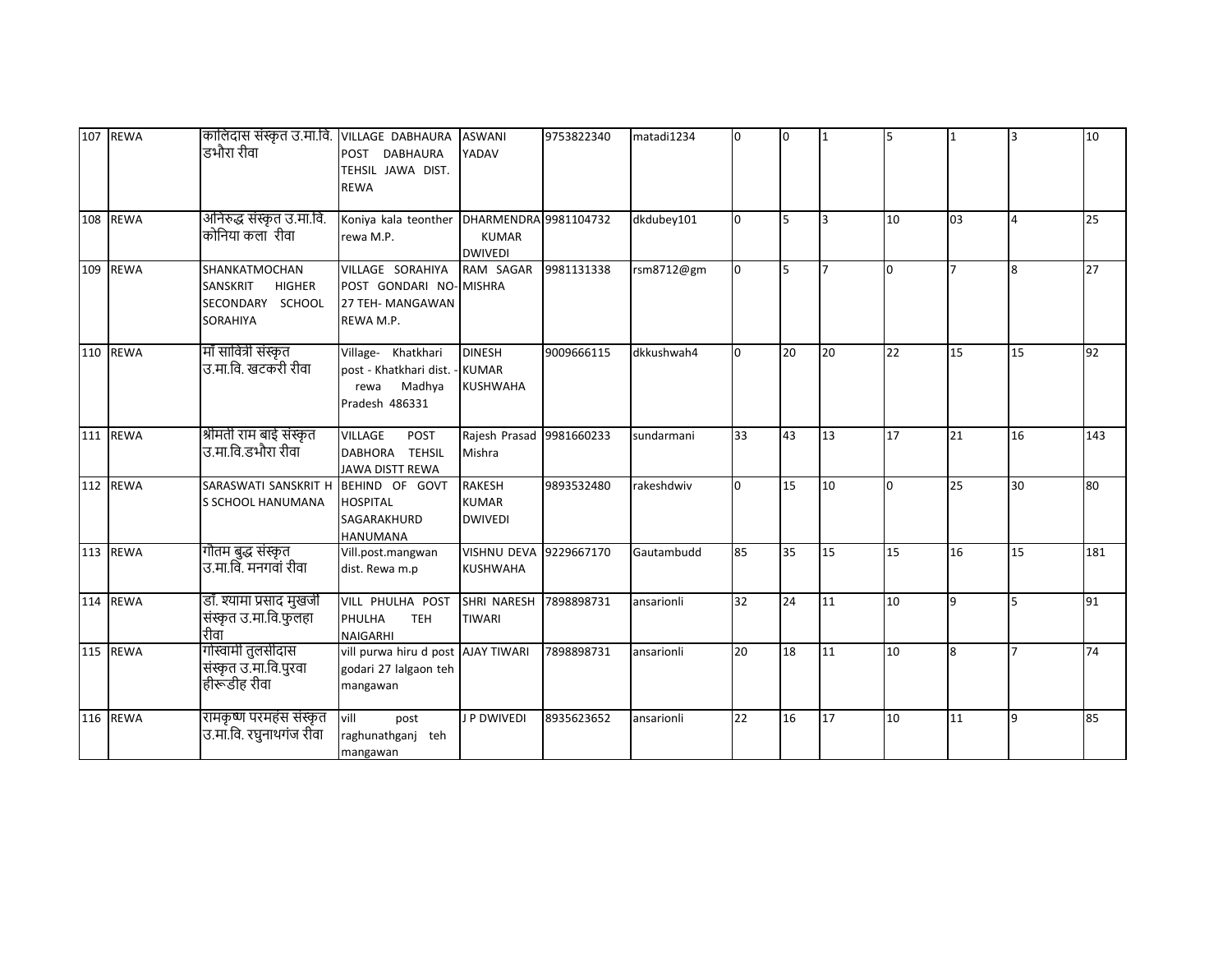|     | 117 SINGROLI  | मानव कल्याण संस्कृत<br>उ.मा.वि.खुरमुचा सिंगरौली                       | <b>VILLAGE</b><br><b>POST</b><br>KHURMUCHA TEHSIL<br>CHITRANGI DISTT<br><b>SINGRAULI MP</b>          | <b>RLDWIVEDI</b>                                              | 8889723775 | asthasidhi | 100 | 55             | 65 | 150 | 77           | 100 | 547 |
|-----|---------------|-----------------------------------------------------------------------|------------------------------------------------------------------------------------------------------|---------------------------------------------------------------|------------|------------|-----|----------------|----|-----|--------------|-----|-----|
| 118 | SIDHI         | परसुराम संस्कृत<br>उ.मा.वि.टिकरी सीधी                                 | <b>VILLAGE TIKARI POST</b><br><b>TEHSIL</b><br><b>TIKARI</b><br>MAJHAULI<br><b>DISTT</b><br>SIDHI MP | <b>BALMIKI</b><br><b>PRASAD</b><br><b>DWIVEDI</b>             | 9755222942 | asthacompu |     | $\overline{4}$ | ۱q | 48  | 11           | 24  | 101 |
|     | 119 SIDHI     | श्वेतवाहन संस्कृत<br>उ.मा.वि.अमिलिया सीधी                             | <b>POST</b><br><b>VILLAGE</b><br>AMILIYA TEHSHIL<br>SIHAWAL DISTT SIDHI SHUKLA                       | <b>JATA</b><br><b>SHANKAR</b>                                 | 9893909708 | khushbushu |     | 50             | 30 | 35  | 20           | 25  | 160 |
|     | 120 SIDHI     | पं. कैलास प्रसाद स्मृति<br>संस्कृत वि. बम्हनी सीधी                    | VILL POST BAMHANI S K PANDEY<br><b>TEHSIL</b><br>GOPAD<br><b>BANAS DIST SIDHI M</b>                  |                                                               | 9893076645 | satendrpan | 00  | loo            | 24 | 23  | 14           | 05  | 66  |
|     | 121 SIDHI     | बीरबल संस्कृत<br>उ.मा.वि.घोघरा सीधी                                   | village<br>post<br>sonversha tehshil<br>sihawal distt sidhi                                          | <b>R K TRIPATHI</b>                                           | 9893737990 | rktripathi | 20  | 25             | 30 | 22  | 20           | 18  | 135 |
|     | 122 SATNA     | MAHATMA VIDEHI DAS<br>SANSKRIT VIDHYALYA<br><b>UNCHEHRA</b>           | MAHATMA VIDEHI<br>SANSKRIT<br><b>DAS</b><br><b>VIDHYALYA</b><br><b>UNCHEHRA</b>                      | <b>SHRI</b><br><b>MAHANT</b><br><b>RAMBALAK</b><br><b>DAS</b> | 9755833123 | praveens34 | 10  | 10             | I٥ | 0   | <sup>0</sup> | l0. | 20  |
|     | 123 SATNA     | PT. SHRIRAM SHARMA<br>ACHARYA SANSKRIT<br><b>VIDYALAYA CHITRAKOOT</b> | <b>GAYATRI</b><br>SHAKTI<br><b>KAMTA</b><br><b>PEETH</b><br><b>CHITRAKOOT SATNA</b>                  | SHRI GANGA<br><b>PRASAD</b><br><b>MISHRA</b>                  | 9179488363 | rb.mishrac | 10  | l8             | 10 | 6   | 5            | 6   | 45  |
| 124 | <b>UMARIA</b> | विद्या बाई संस्कृत उ.मा.वि.<br>खेरवा खुर्द उमरिया                     | kherwakhurd<br>gram<br>kachharwar<br>post<br>tehsil bandhavgarh<br>dist umaria mp                    | <b>UMA</b><br>SHANKAR<br>PANDEY                               | 8224935770 | goyalumr.@ | 8   | $\overline{4}$ | 8  | 8   | 3            | ١q  | 40  |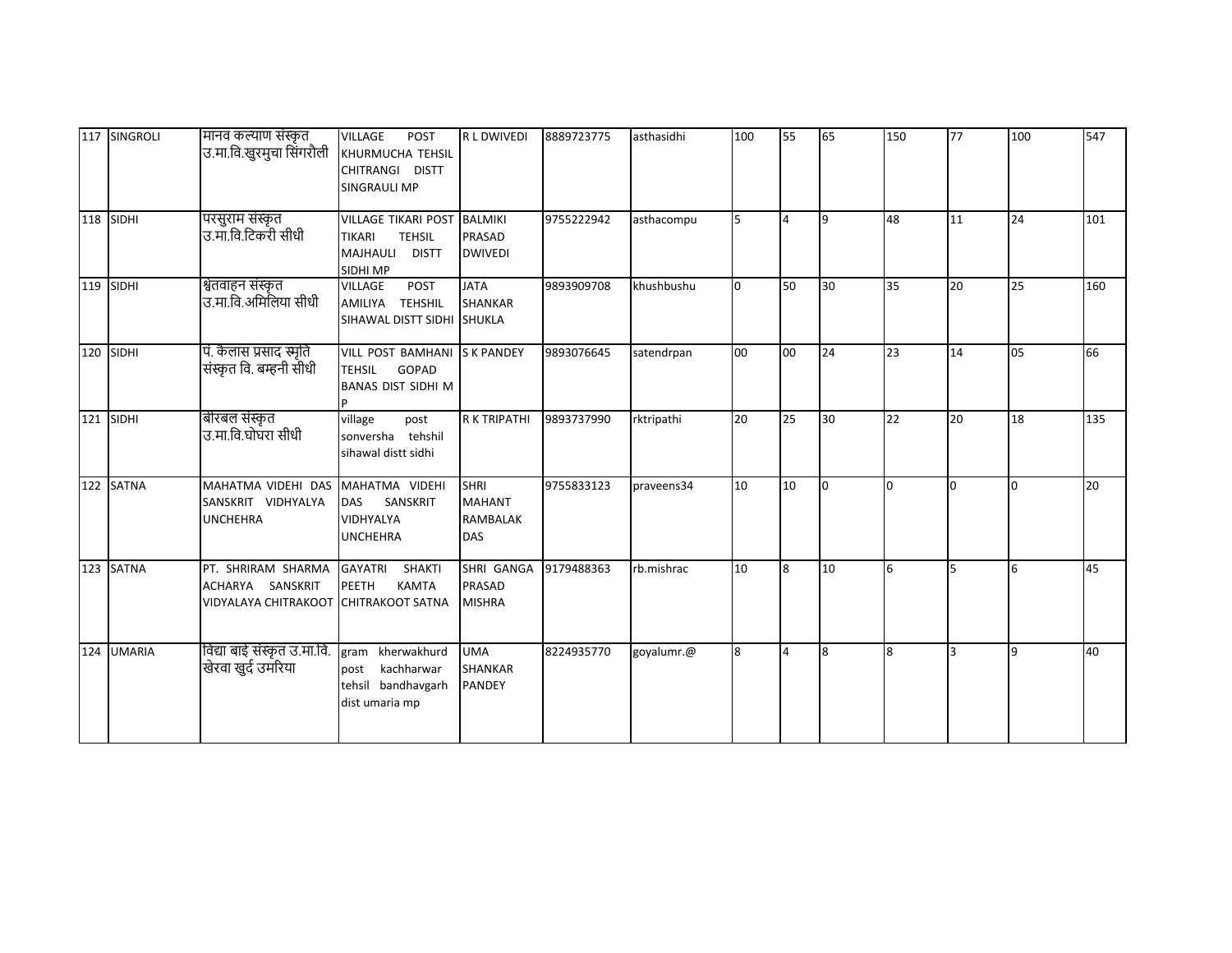|     | 125 DINDORI  | संस्कृत उच्चतर माध्यमिक<br>विद्यालय धमनी कुसेरा                    | Dhamni<br>Village<br>Kusera post dhamni<br>block mehadwani<br>tehshil shahpura distt<br>dindori                                 | <b>GHANSHYAM</b><br><b>PRASAD</b><br><b>MANIKPURI</b> | 9425624007 | adheendasp | 15           | 15 | 16 | 20  | 18             | 20           | 104 |
|-----|--------------|--------------------------------------------------------------------|---------------------------------------------------------------------------------------------------------------------------------|-------------------------------------------------------|------------|------------|--------------|----|----|-----|----------------|--------------|-----|
|     | 126 SHAHDOL  | नीरू पब्लिक संस्कृत<br>हा.से.स्कूल<br>.<br>ब्यौहारी,शहडोल          | Martand<br>Ganj<br><b>BEOHARI,</b><br>Distt.<br>SHAHDOL                                                                         | M.P.GUPTA                                             | 9644132001 | neerupubli | $\Omega$     | 60 | 15 | 10  | 15             | 10           | 110 |
|     | 127 MORENA   | श्री गोपाल दिगम्बर जैन<br>संस्कृत विद्यालय उ.मा.वि.<br>मुरैना      | BADE JAIN MANDIR<br>KE ANDAR JAIN<br><b>MANDIR</b><br><b>ROAD</b><br><b>DUTTAPURA</b><br><b>MORENA</b>                          | DR. HARISH<br><b>CHANDRA</b><br><b>JAIN</b>           | 9425123167 | nanujainne | $\Omega$     | 15 | 5  | 9   | $\overline{2}$ | $\mathbf{1}$ | 32  |
| 128 | <b>BHIND</b> | श्री रावतपुरा सरकार<br>संस्कृत उ.मा.वि. रावतपुरा<br>धाम लहार भिण्ड | shri rawatpura sarkar<br>sanskrit h.s.school<br>shri rawatpura sarkar<br>ashram rawatpura<br>dham teh.lahar<br>distt.bhind m.p. | ayodhya<br>prasad tiwari                              | 9111021692 | ayodhyatiw | 06           | 39 | 16 | 15  | 08             | 06           | 90  |
|     | 129 BHIND    | श्री विजयराम दास संस्कृत<br>उ.मा.वि. खनेता गोहद<br>भिण्ड           | vill and post khaneta R K SHARMA<br>tehshil gohad dist<br>bhind 477116                                                          |                                                       | 9926936504 | manoj.bak@ | 08           | 16 | 09 | 194 | $\mathbf{1}$   | 120          | 348 |
|     | 130 BHIND    | श्री पुरूषोत्तम संस्कृत<br>विद्यालय दंदरौआ भिण्ड                   | DANDRAUADHAM<br>MEHGOAN<br><b>TEH</b><br>DISTT BHIND MP PIN<br>477557                                                           | BHOLA RAM<br>SHARMA                                   | 7697419100 | bholaramsh | 5            | 20 | 15 | 24  | 16             | 14           | 94  |
|     | 131 BHIND    | आनंद वर्धन संस्कृत<br>विद्यापीठ आलमपुर भिण्ड                       | WARD NO 1 SHIVAJI<br>NAGAR ALAMPUR                                                                                              | <b>RAM SHARAN</b><br><b>RAJORIYA</b>                  | 9165738067 | kumasanjay | 04           | 10 | 05 | 04  | 01             | 06           | 30  |
|     | 132 GUNA     | आचार्य वाचस्पति शुक्ल<br>संस्कृत वेद विद्यालय आवन<br>गुना          | <b>SHREE</b><br>SANKAT<br>MOCHAN HANUMAN<br><b>MANDIR AWAn THSIL-</b><br><b>RAGHOGARH</b><br>DIOSTT.-GUNA MP                    | <b>BENIPRASAD</b><br><b>VASHISTH</b>                  | 9425618575 | anilkumars | <sup>0</sup> | 06 | 07 | 12  | 13             | 13           | 51  |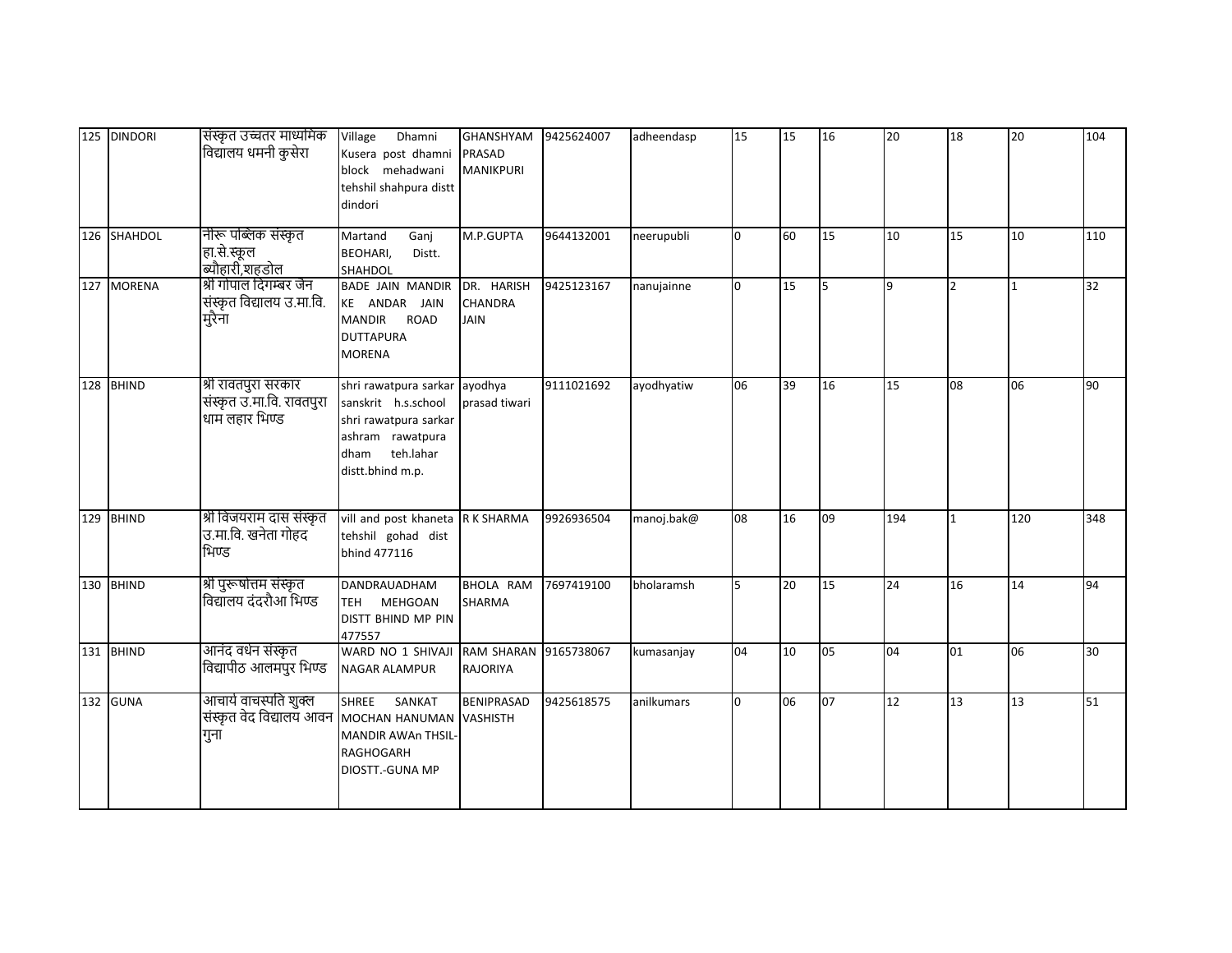|     | 133 ASHOKNAGAR  | SHRI NIMWARK RAM                              | SHRI DEV LAXMI        | sanjeev                        | 9981202312 | balajicomp | 5            | $\overline{4}$ | 10             | lo.      | 2                        |              | 26 |
|-----|-----------------|-----------------------------------------------|-----------------------|--------------------------------|------------|------------|--------------|----------------|----------------|----------|--------------------------|--------------|----|
|     |                 | SANSKRIT<br>CHARAN                            | NARAYAN JI BDHA       | sharma                         |            |            |              |                |                |          |                          |              |    |
|     |                 | <b>VIDYALA</b>                                | <b>MANDIR</b>         |                                |            |            |              |                |                |          |                          |              |    |
|     |                 | MALHARGARHYA                                  | MALHAGRDH             |                                |            |            |              |                |                |          |                          |              |    |
|     | 134 DATIA       | श्री पीताम्बरा संस्कृत                        | SHRI PEETAMBARA       | SHRI GOVIND                    | 9425935355 | gptripathi | n            | 30             | $\overline{4}$ | 13       | q                        | $\mathbf{q}$ | 65 |
|     |                 | विद्यापीठ श्री पीतांम्बरापीठ                  | PEETH PARISAR         | PRASAD                         |            |            |              |                |                |          |                          |              |    |
|     |                 | परिसर दतिया                                   | <b>DATIA MP</b>       | <b>TRIPATHI</b>                |            |            |              |                |                |          |                          |              |    |
|     |                 |                                               |                       |                                |            |            |              |                |                |          |                          |              |    |
|     | 135 DEWAS       | संत श्री आत्मा राम बाबा                       | mela road nemawar     | <b>SUDAMA</b>                  | 9826148448 | sagar26197 | 20           | 15             | <sup>0</sup>   | $\Omega$ | $\Omega$                 | n.           | 35 |
|     |                 | संस्कृत विद्यापीठ नेमावर                      | dist dewas            | <b>PRASAD</b>                  |            |            |              |                |                |          |                          |              |    |
|     |                 | देवास                                         |                       | <b>SHARMA</b>                  |            |            |              |                |                |          |                          |              |    |
|     | 136 DEWAS       | पंडित राम नारायण शर्मा                        | pnt. ram narayan      | MR.DEVENDR                     | 9425494469 | nilendra.g |              | 15             |                | 8        | 10                       | 5            | 45 |
|     |                 | संस्कृत उ.मा.वि. अघेरा,                       | sharma sanskrit       | A KUMAR                        |            |            |              |                |                |          |                          |              |    |
|     |                 | सोनकच्छ                                       | vidhyalay village -   | <b>SHARMA</b>                  |            |            |              |                |                |          |                          |              |    |
|     |                 |                                               | aghera teh.- sonkatch |                                |            |            |              |                |                |          |                          |              |    |
|     |                 |                                               | dist-dewas            |                                |            |            |              |                |                |          |                          |              |    |
|     |                 |                                               |                       |                                |            |            |              |                |                |          |                          |              |    |
| 137 | <b>MANDSOUR</b> | श्री पशुपति नाथ संस्कृत                       | chandrapura road      | VISHNUPRASA 9617436263         |            | vipgyani@g |              | 16             | 09             | 07       | 09                       | <sup>0</sup> | 42 |
|     |                 | पाठशाला मंदसोर<br>माँ बाघेश्वरी पद्माकर वैदिक | mandsaur              |                                |            |            |              |                |                |          |                          |              |    |
| 138 | <b>UJJAIN</b>   |                                               | <b>BALMUKUND</b>      | <b>SHRIKANT</b>                | 9301366598 | alokp8640@ |              | 40             | 23             | 15       | 05                       | 03           | 86 |
|     |                 | संस्कृत विद्यालय                              | ASHRAM, JHALARIA      | <b>PANDEY</b>                  |            |            |              |                |                |          |                          |              |    |
|     |                 | बालमुकुन्द आश्रम नृसिंह                       | MATH, NARSINGH        |                                |            |            |              |                |                |          |                          |              |    |
|     |                 | घाट उज्जैन                                    | <b>GHAT, UJJAIN</b>   |                                |            |            |              |                |                |          |                          |              |    |
|     | 139 UJJAIN      | श्री महाकालेश्वर वैदिक                        | Chintaman<br>Near     | DR PIYUSH                      | 9229446911 | mahakalved |              | 37             | 15             | 6        |                          |              | 67 |
|     |                 | प्रशिक्षण एवं शोध संस्थान                     | jawasya marg ujjain   | <b>TRIPATHI</b>                |            |            |              |                |                |          |                          |              |    |
|     |                 | महाकालेश्वर मंदिर उज्जैन                      | m.p. 456006           |                                |            |            |              |                |                |          |                          |              |    |
|     | 140 INDORE      | श्री वेणु गोपाल संस्कृत                       | 35/1 CHHATRIBAGA      | RAMNARAYAN 9589715564          |            | gajendra16 | n.           | l0             | 08             | 06       | 02                       | 04           | 20 |
|     |                 | उ.मा.वि. छत्रीबाग इन्दौर                      | <b>INDORE</b>         | DAS                            |            |            |              |                |                |          |                          |              |    |
|     |                 |                                               |                       |                                |            |            |              |                |                |          |                          |              |    |
|     | 141 INDORE      | श्री ओमकार द्विज संस्कृत                      | 10 KAILASH MARG       | <b>DILIP SHARMA 9303232495</b> |            | shreeonkar | <sup>0</sup> | l0.            | 25             | 31       | 21                       | 16           | 93 |
|     |                 | विद्यालय मल्हारगंज इन्दौर                     | <b>INDORE</b>         |                                |            |            |              |                |                |          |                          |              |    |
|     | 142 INDORE      | जयजय सिंयाराम बाबा सं.                        | SHRI DAS BAGICHI      | LAKHAN                         | 9977008932 | lakhanpath | 8            | 8              | $\Delta$       | 9        | $\overline{\phantom{a}}$ |              | 36 |
|     |                 | विद्यापीठ श्रीदास हनुमान                      | <b>BADAGANPATI</b>    | <b>PATHAK</b>                  |            |            |              |                |                |          |                          |              |    |
|     |                 | मंदिर इंदौर                                   | <b>INDORE</b>         |                                |            |            |              |                |                |          |                          |              |    |
|     |                 |                                               |                       |                                |            |            |              |                |                |          |                          |              |    |
|     | 143 INDORE      | माँ कृष्णामयी सं. विद्यापीठ                   | R R CAT ROAD          | <b>BRIJESH</b>                 | 9993368060 | brijeshbas | n.           | 05             | 02             | 05       | 05                       | 04           | 21 |
|     |                 | आर.आर केन्ट रोड इंदौर                         | RAJENDRA NAGAR        | <b>KUMAR</b>                   |            |            |              |                |                |          |                          |              |    |
|     |                 |                                               | <b>INDORE 452012</b>  | <b>BASEDIYA</b>                |            |            |              |                |                |          |                          |              |    |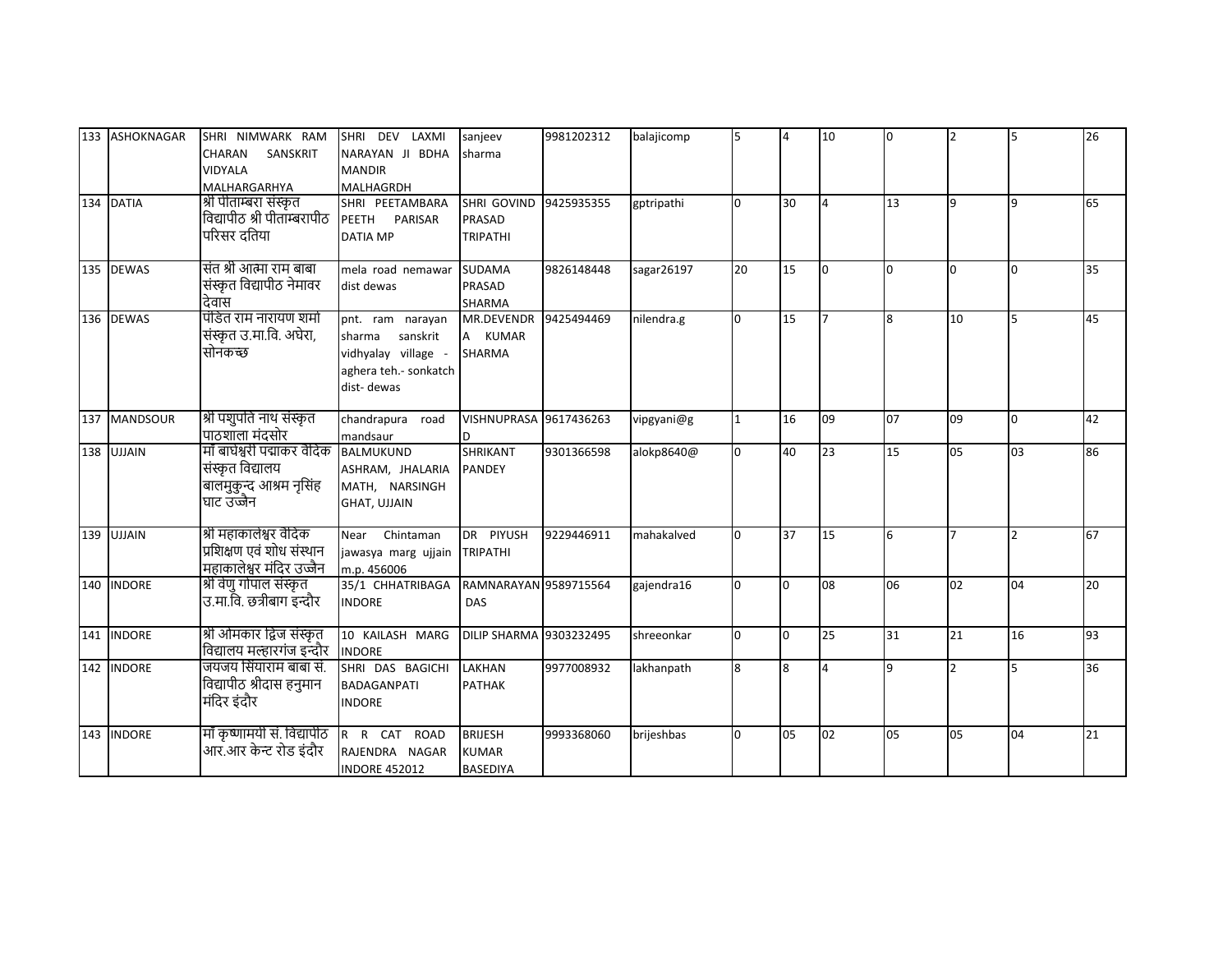| 144 INDORE   | श्री आयुर्वदिक ब्रह्मचार्यरम<br>सं. विद्यालय पंचवटी आश्रम<br>लोकमान्य नगर<br>आर.टी.ओ. रोड | $5-1$<br>panchwati<br>aashram lokmanya<br>nagar rto road indore SHARMA                                                                     | <b>MUKESH</b><br><b>KUMAR</b>             | 9755648505 | mukeshindo | <sup>o</sup> | l0                      | 04  | 0              | $\Omega$ | $\overline{0}$ | $\overline{4}$ |
|--------------|-------------------------------------------------------------------------------------------|--------------------------------------------------------------------------------------------------------------------------------------------|-------------------------------------------|------------|------------|--------------|-------------------------|-----|----------------|----------|----------------|----------------|
| 145 INDORE   | श्री धनश्याम दास सं.<br>विद्यापीठ धरावरा धाम<br>इंदौर                                     | DHARAWARA DHAM<br>KALARIYA DHAR<br><b>ROAD INDORE</b>                                                                                      | <b>JADISH</b><br><b>BILLORE</b>           | 9389991008 | npc1indore | 01           | 06                      | 06  | 08             | 04       | 05             | 30             |
| 146 INDORE   | ब्रह्मश्री ओमानंद सं.<br>उ.मा.वि. देवधर्म गांधी नगर<br>इंदौर                              | DEVDHARM PANI KI YOGENDRA<br><b>TANKI GANDHINAGAR RAWAL</b>                                                                                |                                           | 9755661778 | npc1indore | 36           | 24                      | 12  | 12             | 01       | 01             | 86             |
| 147 INDORE   | श्री हनुमंत विजय संस्कृत<br>पाठशाला २५२ श्रीराममंदिर<br>बड़ी भमौरी इंदौर                  | 252, BADI BHAMORI, AKHILESH<br><b>INDORE</b>                                                                                               | <b>VYAS</b>                               | 8818800082 | akhilesh.v | <sup>o</sup> | 5                       | 5   | 5              | 5        | 3              | 23             |
| 148 KHARGONE | माँ नर्मदा संस्कृत पाठशाला<br>नृसिंह मंदिर महेष्वर<br>खरगौन                               | maa<br>narmada<br>sanskrit pathshala<br>narsingh mandir<br>maheshwar                                                                       | <b>DILIP SOHANI</b>                       | 9826565643 | onlinework |              | $\overline{4}$          | l0  | $\overline{0}$ | $\Omega$ | n.             | 15             |
| 149 BHOPAL   | स्वामी मोहनानंद संस्कृत<br>विद्या. सिद्धेश्वर महादेव<br>मुदिर मनुआभान की<br>टेकरी भोपाल   | <b>SWAMI MOHNANAD</b><br>SANSKRIT VIDYALAYA MOHAN<br>MANUABHAN KI<br><b>TEKRI AIRPORT ROAD</b><br><b>BHOPAL</b>                            | <b>UMESH</b><br><b>VERMA</b>              | 9827309654 | kushwahaam | 0            | $\overline{\mathbf{A}}$ | 4   | 11             |          | $\overline{4}$ | 24             |
| 150 BHOPAL   | श्री शिव दुर्गा संस्कृत<br>उ.मा.वि. ईश्वरनगर ई-6<br>अरेरा कालोनी भोपाल                    | ishwar nagar meera PANDIT<br>nagar E-6 ward 50<br>arera colony Bhopal MISHRA<br>MP 421620                                                  | <b>MATAPRASAD</b>                         | 7805070311 | shivdurgas | 24           | $\overline{8}$          | ls. | 24             | $\Delta$ | 8              | 73             |
| 151 BHOPAL   | श्री कल्याणिका संस्कृत<br>उ.मा.वि. भोपाल (माँ<br>कात्यानी शक्तिपीठ<br>कल्याण सेवाश्रम भोप | <b>SHRI</b><br>KATIYANI<br><b>SHAKTI</b><br>PEETH<br><b>KALYAN</b><br>SEWA<br>ASHRAMMLA REST<br>HOUSE OPPOSITE<br><b>BLOCK NO 3 BHOPAL</b> | <b>SWAMI</b><br><b>PUSHKRANAN</b><br>IL O | 9907271547 | kalyanikas | lЗ           | $\mathfrak{p}$          | 00  | 00             | 00       | 00             | 15             |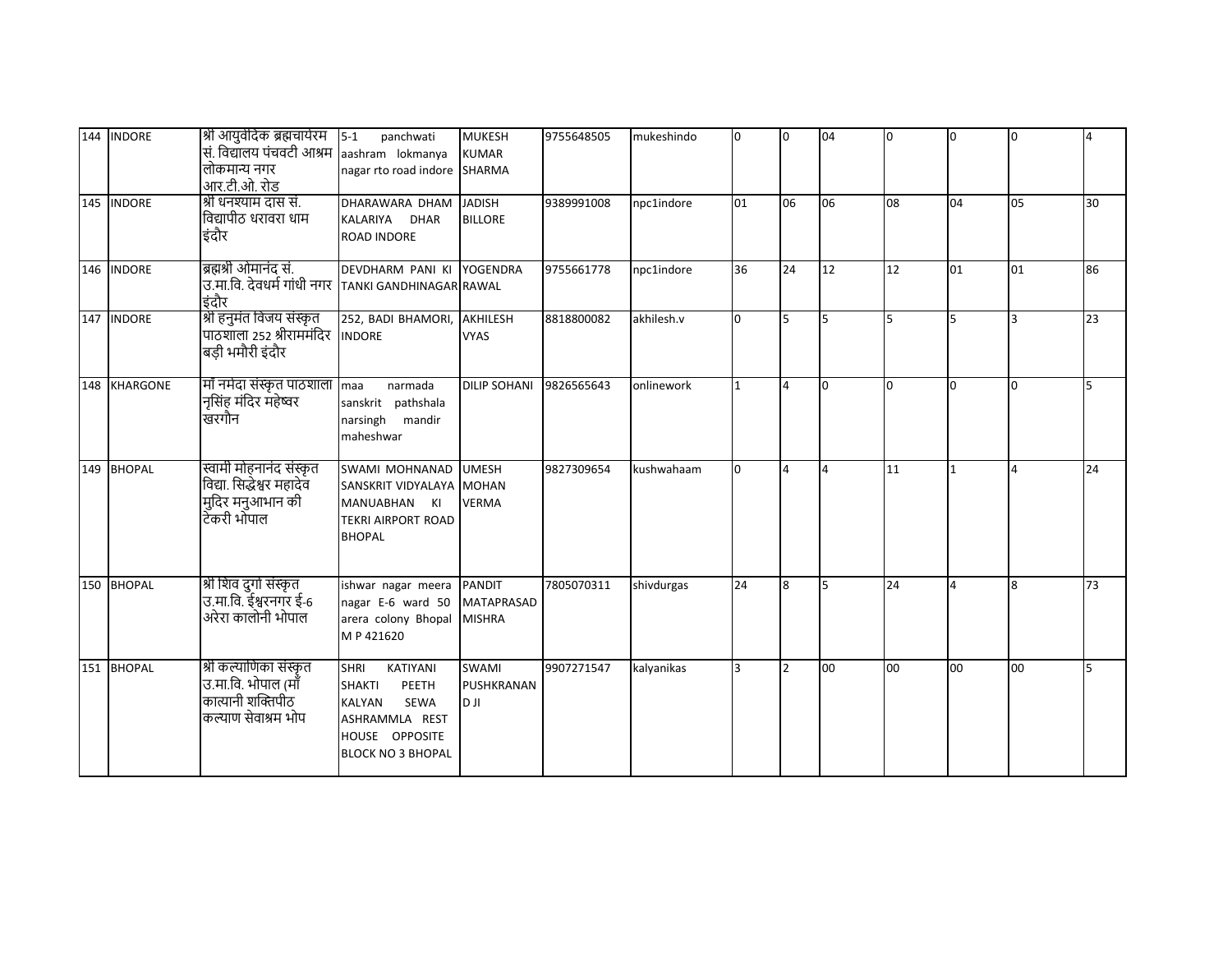| 152 SEHORE  | श्री देवीजी संस्कृत उ.मा.वि.<br>सलकनपुर सीहोर                                            | salkan pur teh rehti ARVIND<br>dist sehore                                                                     | <b>SINGH</b><br><b>SOLANKI</b>                 | 9893691190 | anshu.mobi | <sup>o</sup> | loo            | 8  | 12 | 14       | 16 | 50  |
|-------------|------------------------------------------------------------------------------------------|----------------------------------------------------------------------------------------------------------------|------------------------------------------------|------------|------------|--------------|----------------|----|----|----------|----|-----|
| 153 SEHORE  | संत सुखराम दास बाबा<br>सं.उ.मा.वि. रामपुराकला<br>तहसील आष्टा सीँहोर                      | <b>VILL</b><br><b>RAMPURA</b><br>KALAN POST NOGOV<br>TAH ASHTA DIS<br><b>SEHORE MP 466120</b>                  | PAVAN<br><b>KUMAR</b><br><b>SHARMA</b>         | 9753923306 | pawanshast | 80           | 30             | 05 | 02 | 00       | 00 | 117 |
| 154 RAISEN  | माँ हिंगलाज संस्कृत<br>उ.मा.वि. बाडी रायसेन                                              | ward no 01 maa<br>hinglaj<br>mandir<br>parisar badi tehsil<br>badi distt. raisen<br>464665                     | DEVNARAYAN 9179258781<br><b>TRIPATHI</b>       |            | ravindrach |              | 28             | 24 | 22 | 23       | 28 | 126 |
| 155 RAISEN  | श्री ऋषीश्वर संस्कृत<br>पाठशाला जामगढ रायसेन                                             | shri<br>rishishwar<br>sanskrit pathshala<br>jamgarh teh bareli                                                 | SHESHNARAYA 9926483500<br><b>N PANDEY</b>      |            | raibholend |              | $\overline{2}$ | lз | 5  | 8        | 11 | 30  |
| 156 RAISEN  | श्री सच्चिदानंद संस्कृत<br>उ.मा.वि.नर्मदा उत्तरतट<br>मांगरौल रायसेन                      | VILL MAGROL TEH<br><b>BARELI DIST RAISEN</b><br><b>MP</b>                                                      | <b>RAMESH</b><br><b>KUMAR</b><br><b>TIWARI</b> | 8959222453 | RAMESH.TIW |              | 08             | 02 | 06 | 06       | 06 | 28  |
| 157 VIDISHA | सदगुरू संकल्प संस्कृत<br>वेद विद्यालय विद्यापीठ<br>सदगुरू नगर आनंद नगर,<br>लटेरी, विदिशा | HANUMAN MANDIR DEVENDRA<br>SADGURUNAGAR<br>ANANDPUR TEHSIL<br>LATERI DIST VIDISHA<br><b>MP</b>                 | <b>KUMAR</b><br><b>TIWARI</b>                  | 9893906266 | dt98939092 |              | 35             | 14 | 9  | $\Delta$ |    | 65  |
| 158 VIDISHA | महर्षि भृगु संस्कृत<br>उ.मा.विद्यालय गजबसौदा,<br>विदिशा                                  | MAHARSHI BIRIGU H ACHARYA OM<br>S SCHOOL NEAR NEW PRAKASH<br><b>BARETH</b><br><b>MANDI</b><br>ROAD GANJ BASODA | SHARMA                                         | 9993220072 | munnalal98 | 06           | 02             | 15 | 06 | 00       | 08 | 37  |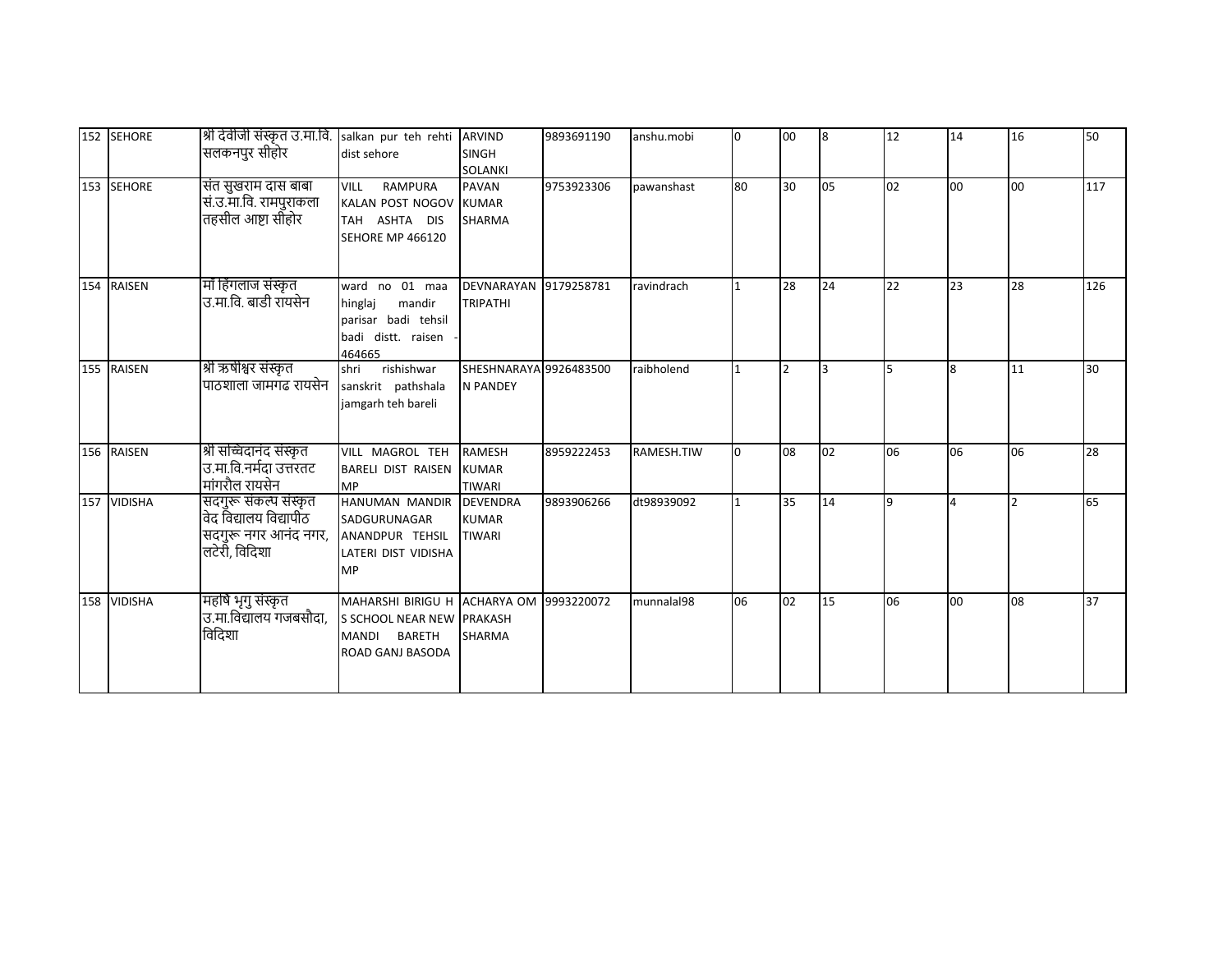|     | 159 VIDISHA    | संत जगन्नाथ संस्कृत                           | SANT                                        | <b>RAMANUJ</b>   | 7389496605 | RAMANUJ150 | n.           | 20  | 20 | 12 | 11 | 5  | 68  |
|-----|----------------|-----------------------------------------------|---------------------------------------------|------------------|------------|------------|--------------|-----|----|----|----|----|-----|
|     |                | पाठशाला वेदान्त आश्रम                         | <b>JAGANNATHDAS</b>                         | <b>TIWARI</b>    |            |            |              |     |    |    |    |    |     |
|     |                | जगननाथपुरी जीवजीपुर                           | SANSKRIT                                    |                  |            |            |              |     |    |    |    |    |     |
|     |                | गंज बसौदा विदिशा                              | PATHSHALA BEDANT                            |                  |            |            |              |     |    |    |    |    |     |
|     |                |                                               | <b>ASHRAM</b>                               |                  |            |            |              |     |    |    |    |    |     |
|     |                |                                               | <b>JAGANNATHPURI</b>                        |                  |            |            |              |     |    |    |    |    |     |
|     |                |                                               | JIWAJIPUR GANJ                              |                  |            |            |              |     |    |    |    |    |     |
|     | 160 HARDA      | वैदिक विद्या पीठम संस्कृत                     | <b>BASODA 464221</b><br><b>CHICHOT</b>      | <b>GAGAN</b>     | 9926345453 | shrigssm@g | <sup>0</sup> | 45  | 07 | 01 | 01 | 01 | 55  |
|     |                |                                               | CHHEEPANER, TEHSIL DEWDA                    |                  |            |            |              |     |    |    |    |    |     |
|     |                | .<br>चिचोट कुटी छिपानेर<br>तहसील टिमर्णी हरदा | TIMARNI, DISTRICT -                         |                  |            |            |              |     |    |    |    |    |     |
|     |                |                                               | HARDA 461228                                |                  |            |            |              |     |    |    |    |    |     |
|     |                |                                               |                                             |                  |            |            |              |     |    |    |    |    |     |
|     | 161 SAGAR      | श्री गणेश संस्कृत                             | shri ganesh sanskrit JAGESHWAR              |                  | 9300601992 | soni.03@ho | 05           | 96  | 23 | 24 | 01 | 01 | 150 |
|     |                | महाविद्यालय श्री देव                          | viddyalay, Sagar Road PATHAK                |                  |            |            |              |     |    |    |    |    |     |
|     |                | जगदीश मंदिर पटौरिया                           | Garhakota                                   |                  |            |            |              |     |    |    |    |    |     |
|     |                | धाम गढाकोट सागर                               |                                             |                  |            |            |              |     |    |    |    |    |     |
| 162 | <b>SAGAR</b>   | संस्कृत महाविद्यालय धमश्री                    | SANSKRIT                                    | VASUDEV          | 9424445212 | vasudevpra | O            | 10  | 20 | 27 | 08 | 06 | 71  |
|     |                | सागर                                          | MAHAVIDHYALAYA                              | <b>PRASAD</b>    |            |            |              |     |    |    |    |    |     |
|     |                |                                               | <b>DHARMSHRI SAGAR</b>                      | <b>DUBEY</b>     |            |            |              |     |    |    |    |    |     |
|     | 163 SAGAR      | Shree Krishna Suhag                           | Shree Krishna Suhag                         | Shree Radhe      | 7898759135 | yogeshjain | 48           | lз  | 5  | 3  | 1  |    | 61  |
|     |                | Shanskrat Vidhyalaya                          | Shanskrat Vidhyalaya Giri                   |                  |            |            |              |     |    |    |    |    |     |
|     |                | Fozi AsharamBanda                             | Fozi AsharamBanda                           |                  |            |            |              |     |    |    |    |    |     |
|     |                | Sagar                                         | Sagar                                       |                  |            |            |              |     |    |    |    |    |     |
|     |                |                                               |                                             |                  |            |            |              |     |    |    |    |    |     |
|     | 164 DAMOH      | उच्चतर माध्यमिक संस्कृत                       | <b>VILL</b><br><b>POST</b>                  | KUNJI LAL        | 9424424318 | jnsvidhyal | l0           | l0  | 18 | 10 | 13 | 13 | 54  |
|     |                | विद्यालय बादंकपुर दमोह                        | BANDAKPUR DIST                              | <b>DIMHA</b>     |            |            |              |     |    |    |    |    |     |
|     |                |                                               | <b>DAMOH</b>                                |                  |            |            |              |     |    |    |    |    |     |
|     | 165 DAMOH      | श्री रामकुमार संस्कृत                         | SHRI RAMKUMAR                               | <b>RAM</b>       | 9669880302 | rampramodg |              | lo. | 01 | 08 | 08 | 07 | 24  |
|     |                | उ.मा.वि. दमोह                                 | SANSKRTI VIDYALAYA                          | <b>PRAMOD</b>    |            |            |              |     |    |    |    |    |     |
|     |                |                                               | <b>DAMOH</b>                                | <b>GOUTAM</b>    |            |            |              |     |    |    |    |    |     |
|     | 166 CHHATARPUR | ऋषि गौतम संस्कृत वेद                          | CHAUBEY COLONY DR                           |                  | 7828235762 |            |              | 25  | 10 | 6  |    | 10 | 60  |
|     |                | विद्यालय आई.टी.आई के                          |                                             | <b>DEVBHADRA</b> |            | geetenter9 |              |     |    |    |    |    |     |
|     |                | दक्षिण छतरपुर                                 | GAUTAM ASHRAM<br>MISHRA JI KI BAGIYA MISHRA |                  |            |            |              |     |    |    |    |    |     |
|     |                |                                               | <b>CHHATARPUR</b>                           |                  |            |            |              |     |    |    |    |    |     |
|     |                |                                               |                                             |                  |            |            |              |     |    |    |    |    |     |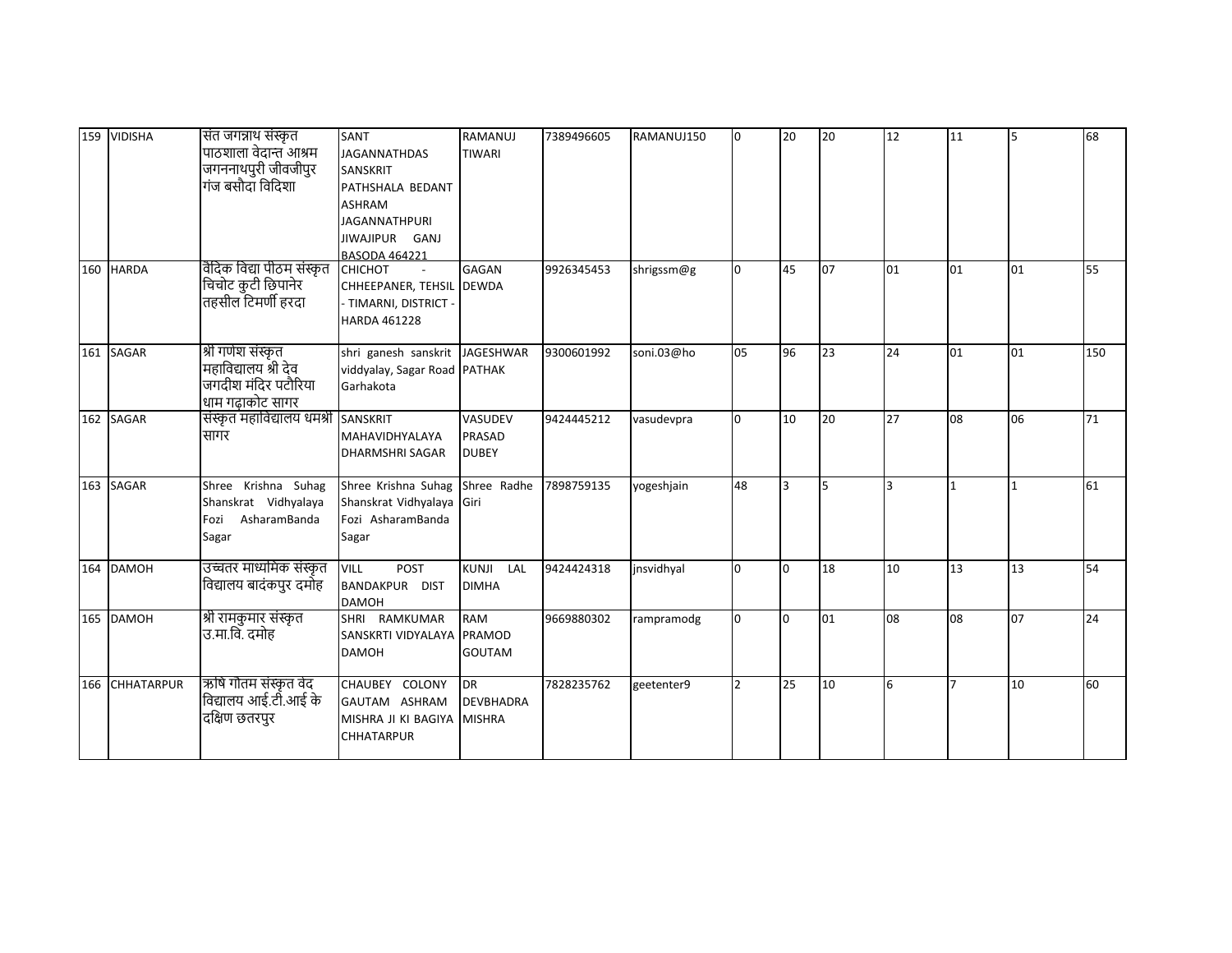| 167 | <b>CHHATARPUR</b> | श्री नारायण संस्कृत<br>उ.मा.वि. हरपालपुर<br>छतरपुर                         | Main Road, Narayan Smt. Shobha<br>Ashram, Harpalpur<br>Distt. Chhatarpur<br>M.P. Pin 471111                                           | Pathak                                          | 9424344515 | sagar04128  |              | 34           | 11             | 17             | 5              | 10             | 78 |
|-----|-------------------|----------------------------------------------------------------------------|---------------------------------------------------------------------------------------------------------------------------------------|-------------------------------------------------|------------|-------------|--------------|--------------|----------------|----------------|----------------|----------------|----|
| 168 | <b>CHHATARPUR</b> | श्री नारायण संस्कृत<br>उ.मा.वि. भीमकुण्ड बाजना<br>छतरपुर                   | <b>SHRI</b><br><b>NARAYAN</b><br>SANSKRIT<br><b>HIGH</b><br>SECONDARY SCHOOL<br><b>BHEEMKUND BAJNA</b><br><b>DIST CHHATARPUR</b>      | OM PRAKASH 9754017729<br><b>TRIPATHI</b>        |            | nirajmishr  | 01           | 6            | 24             | 21             | 8              | 16             | 76 |
| 169 | <b>CHHATARPUR</b> | कात्यायनी संस्कृत उ.मा.वि.<br>गहबरा छतरपुर                                 | v p gahabara distt<br>chhatarpur                                                                                                      | SHRI RAM<br><b>PAYASI</b>                       | 9755030149 | kanchancom  | $\Omega$     | lo.          | $\overline{4}$ | 15             | $\overline{4}$ | 4              | 27 |
|     | 170 TIKAMGARH     | श्री शान्तिनाथ दिगम्बर<br>संस्कृत विद्यालय सिद्धक्षेत्र<br>आहार जी टीकमगढ़ | SHRI SHANTI NATH<br><b>DIGAMBAR</b><br><b>JAIN</b><br>SANSKRIT<br>VIDHYALAYA SIDHYA<br>CHETRA AHAR JI<br>DISTT TIKAMGARH<br><b>MP</b> | <b>HAMENT</b><br><b>KUMAR JAIN</b>              | 9754729167 | hemantjain  | <sup>o</sup> | 20           | 43             | 10             | 05             | 02             | 80 |
| 171 | <b>TIKAMGARH</b>  | श्रीरामराजा गुरूकुल<br>सं.विद्यालय ओरछा<br>टीकमगढ़                         | RAMRAJA<br><b>SHRI</b><br><b>GURUKUL SANSKRIT</b><br>VIDHYALAYA<br><b>ORCHHA</b><br>TIKAMGARH ROAD<br><b>ORCHHA</b>                   | <b>SHIR</b><br><b>RAMKRISHN</b><br><b>MISHR</b> | 9425881413 | kushwaha 70 | n.           | $\mathbf{1}$ | $\overline{7}$ | 10             | 5              | 6              | 29 |
|     | 172 JABALPUR      | श्री रामचन्द्र वेद वेदांग<br>संस्कृत विद्यापीठ गीताधाम<br>ग्वारीघाट जबलपुर | <b>GEETA</b><br><b>DHAM</b><br><b>GWARIGHAT</b><br><b>JABALPUR</b>                                                                    | <b>RAMPHAL</b><br><b>SHUKLA</b>                 | 9993919811 | narayandut  | <sup>0</sup> | 12           | 5              | 14             | 4              | $\overline{3}$ | 38 |
|     | 173 JABALPUR      | राजहंस संस्कृत उ.मा.वि.<br>भेड़ाघाट जबलपुर                                 | rajhansh sanskrit<br>vidyala saraswati<br>ghat bhedaghat                                                                              | <b>DR</b><br><b>VISHNUDEV</b><br><b>DWIVEDI</b> | 9329246075 | seetaramsh  | n.           | 11           | 15             | $\overline{4}$ | 4              |                | 41 |
| 174 | <b>JABALPUR</b>   | नर्मदा वेद वेदांग संस्कृत<br>विद्यालय ग्वारीघाट जबलपुर GWARIGHAT           | <b>SAKET</b><br><b>DHAM</b><br><b>JABALPUR</b><br><b>MADHYAPRADESH</b><br>482008                                                      | <b>DEEPAK</b><br><b>KUMAR</b><br><b>SHARMA</b>  | 9827751135 | narayandut  | $\Omega$     | 14           | 14             | 15             | 09             | 07             | 59 |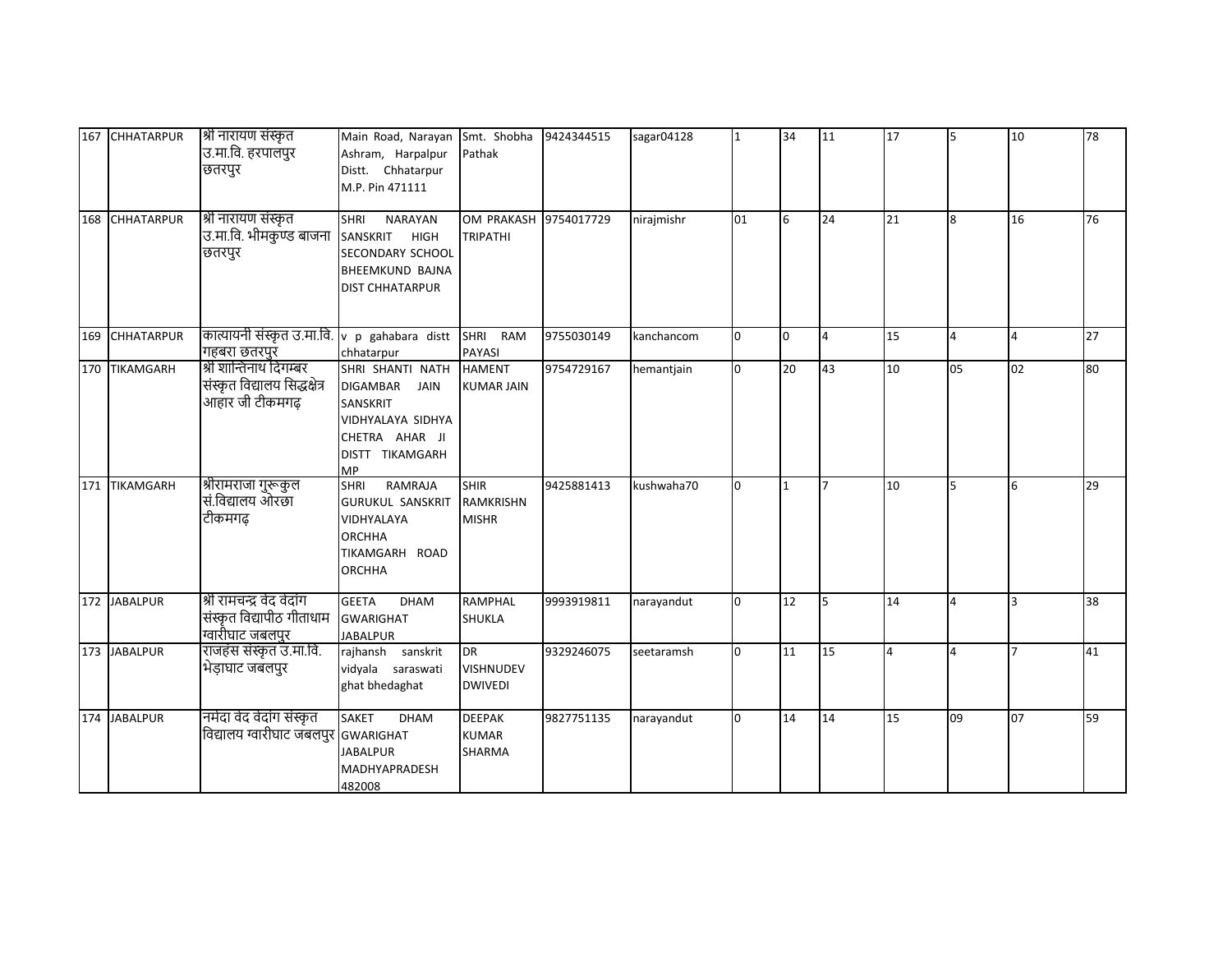|     | 175 JABALPUR       | स्वामी प्रज्ञानंद गिरि संस्कृत  swami<br>उ.मा.वि. प्रज्ञापीठ प्रज्ञाधांम<br>कटंगी जबलपुर   | PRAGYA<br>NAND GIRI SANSKRIT<br>VIDYALYA<br>PRAGYAPEET<br>PRAGYADHAM<br><b>KATANGI</b>                              | <b>SUSHEEL</b><br><b>KUMAR</b><br><b>TIWARI</b>    | 9993796134 | aacharysus | 01 | I4              | $\overline{4}$           | 9              | 8              | 3                       | 29  |
|-----|--------------------|--------------------------------------------------------------------------------------------|---------------------------------------------------------------------------------------------------------------------|----------------------------------------------------|------------|------------|----|-----------------|--------------------------|----------------|----------------|-------------------------|-----|
|     | 176 JABALPUR       | कस्तूरचंद्र हितकारणी<br>संस्कृत पाठशाला जबलपुर                                             | <b>CIVIC</b><br>CENTRE<br><b>MADHATAL</b><br><b>JABALPUR</b>                                                        | <b>SHIVESH</b><br><b>DWIVEDI</b>                   | 9826963859 | vishaljain | l0 | $\overline{5}$  | $\overline{\phantom{a}}$ | 0              | $\overline{2}$ | $\overline{2}$          | 11  |
|     | 177 KATNI          | श्री नारायण संस्कृत<br>महाविद्यालय मोहन<br>टाकीज रोड कटनी                                  | mohan talkies road<br>katni                                                                                         | RAM MILAN<br><b>URMALIA</b>                        | 9425391396 | pradeep.ja | l0 | l0              | 08                       | 10             | 04             | l0                      | 22  |
|     | 178 KATNI          | श्री श्वेताम्बरी वैदिक संस्कृत<br>विद्यालय मुडेहरा तह.<br>विजयराघवंगढ कटनी                 | Village Mudehra Post Ramsewak<br>Mohansh No 1 Distt Sharma<br>Katni                                                 |                                                    | 9752892466 | bhopubadga | 02 | 10              | 01                       | 01             | 01             | 01                      | 16  |
|     | 179 KATNI          | श्री गरूडध्वजं संस्कृत<br>उ.मा.वि. विजयराघवगढ़<br>(संकट मोचन आश्रम) तह.<br>विजयराघवगढ़ कटन | WARD<br><b>NO</b><br>06<br>SANKAT MOCHAN<br><b>ASHRAM</b><br>VIJAYRAGHAVGARH                                        | <b>KRISHAN DAS</b><br><b>PANDEY</b>                | 9424625264 | sgshssvgar | n. | R.              | 10                       | 10             | $\overline{1}$ | $\overline{\mathbf{z}}$ | 26  |
| 180 | <b>NARSINGHPUR</b> | श्री ज्योतिरीश्वर ऋषिकुल<br>संस्कृत उ.मा.वि. झोतेश्वर,<br>तह. गोटेगांव, जिला-<br>नरसिंहपु  | <b>PARAMHANSI</b><br>GANGA ASHRAM<br>KHSETRA,<br><b>JHOTESHWAR,</b><br>TEHSIL GOTEGAON,<br><b>DISTT NARSINGHPUR</b> | <b>PADAMNABH</b><br><b>DWAVEDI</b>                 | 9329196451 | santoshcho |    | 17              | 25                       | 30             | 16             | 19                      | 107 |
|     | 181 NARSINGHPUR    | श्री मुक्तानंद संस्कृत<br>विद्यालय नरसिंहपुर                                               | Ramward<br>Gudri<br>Bazar<br>KandeliNarsinghpur                                                                     | <b>BALIRAM</b><br><b>SHARMA</b>                    | 9425837477 | shudham333 |    | $\overline{4}$  | 11                       | 8              | 13             | 16                      | 53  |
| 182 | <b>NARSINGHPUR</b> | श्री नर्मदा संस्कृत पाठशाला<br>सोकलपुर तह. गाडरवारा<br>नरसिंहपुर                           | GRAM SOKALPUR<br><b>TEH GADARWARA</b>                                                                               | <b>NARAYAN</b><br><b>PRASAD</b><br><b>RAJORIYA</b> | 9685646315 | sharmaayus | l0 | $\overline{3}$  | $\overline{\phantom{a}}$ | $\overline{7}$ | $\overline{7}$ | $\overline{2}$          | 21  |
|     | 183 NARSINGHPUR    | गुरूकुल श्री नर्मदा संस्कृत<br>पाठशाला बरमान खुर्द<br>नरसिंहपुर                            | sharda<br>mandir<br>barman khurd                                                                                    | <b>RAKESH</b><br>SHARMA                            | 9827650065 | rakeshguru | n  | lo <sub>5</sub> | 10                       | 05             | 15             | 06                      | 41  |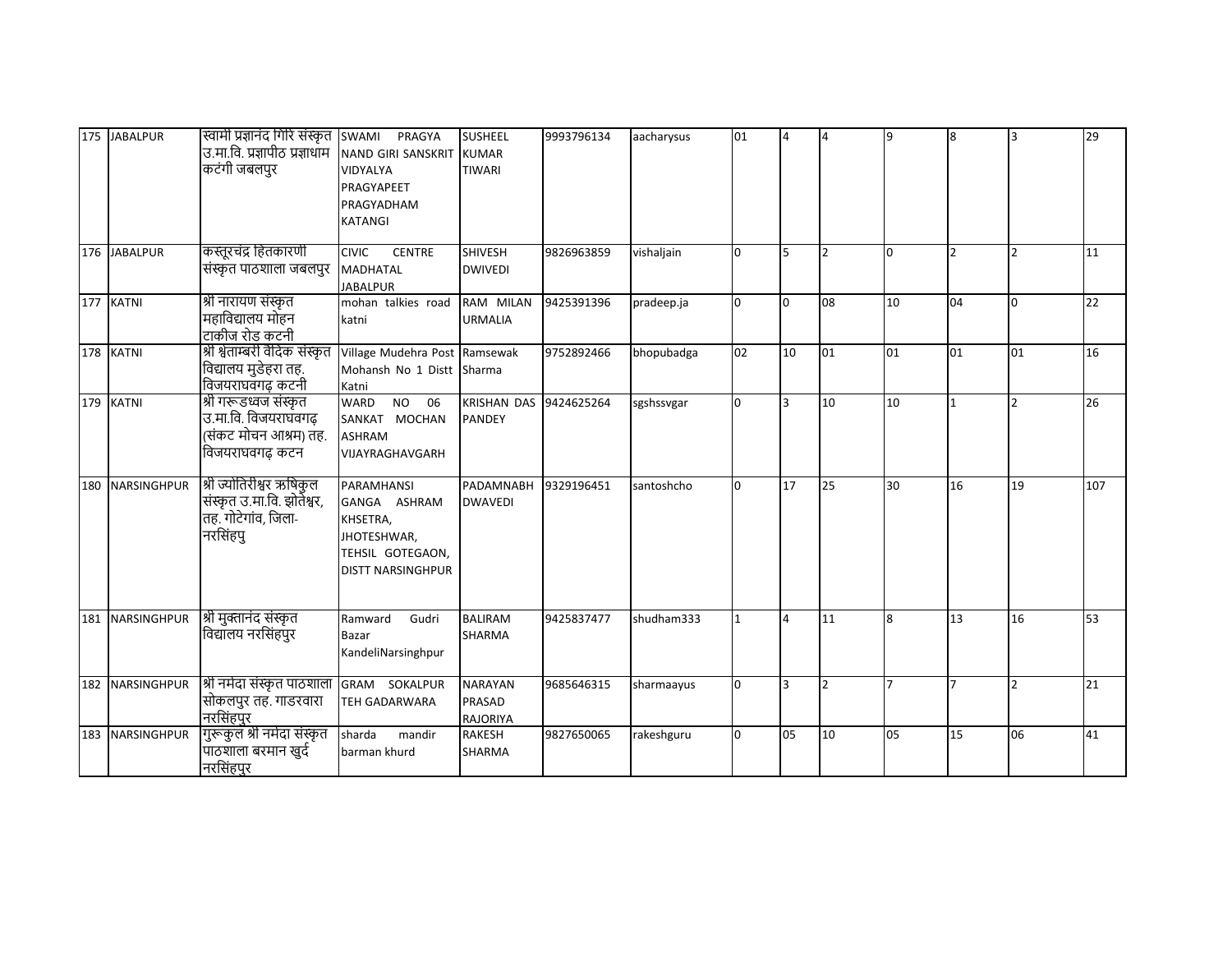|     | 184 NARSINGHPUR    | श्री सनाढ्य संस्कृत<br>उ.मा.वि. पिट्हरा,<br>नरसिंहपुर                                    | SHRI SHANADHYA<br>SANSKRIT<br><b>HIGH</b><br>SECONDARY<br>VIDHYALAYA<br>PITHERA<br>POST<br>CHHOTA AMGAON<br>TEL GADARWARA<br><b>DISTT NARSINGHPUR</b> | <b>MAHESH</b><br><b>BUDHOLIYA</b>                       | 9425856415 | cshukl1984 | n. | 34             | 27             | 19             | 25             | 18           | 123            |
|-----|--------------------|------------------------------------------------------------------------------------------|-------------------------------------------------------------------------------------------------------------------------------------------------------|---------------------------------------------------------|------------|------------|----|----------------|----------------|----------------|----------------|--------------|----------------|
|     | 185 NARSINGHPUR    | <b>SHRI HARIHAR SANSKRIT</b><br><b>VED PATHSHALA</b>                                     | shri harihar sanskrita<br>ved pathshala at<br>kakra ghat post<br>bhatera th gadarwara                                                                 | <b>RAJESHWAR</b><br><b>CHETANYA</b><br><b>BRAMCHARI</b> | 9669529143 | cshukla198 | n. | I <sub>2</sub> | $\mathfrak{p}$ | $\overline{0}$ | $\overline{2}$ | 11           | $\overline{ }$ |
| 186 | <b>NARSINGHPUR</b> | श्री स्वामी शंकरानंद पुरी<br>जी महाराज संस्कृत<br>विद्यालय हीरापुर पो.भटेरा<br>नरसिंहपुर | GRAM HEERAPUR<br>POST BHATERA TEH<br>TENDUKHEDA DISTT<br>NARSINGHPUR                                                                                  | PT. SUNEEL<br><b>KUMAR</b><br><b>SHARMA</b>             | 9754241589 | sks4333688 | n. | 14             | <b>R</b>       | R.             | l0             | <sup>0</sup> | 25             |
| 187 | <b>CHHINDWARA</b>  | महर्षि दयानंद सरस्वती<br>आर्य गुरूकुल संस्कृत<br>विद्यालय सोनाखार<br>छिन्दवाड़ा          | AT POST SONAKHAR<br>CHHINDWARA                                                                                                                        | <b>OMDEV</b><br><b>SHASTRI</b>                          | 9407012142 | bajpaiajai | 15 | 8              |                | $\overline{2}$ | <b>11</b>      |              | 29             |
|     | 188 REWA           | पं°गिरिजा प्रसाद राधिका<br>प्रसाद शालिकराम संस्कृत<br>उ.मा.वि.डेहरिया रीवा               | dherhiya varikalan<br>post choura block<br>tyother dist rewa M P<br>486226                                                                            | <b>SUSHMA</b><br><b>MISHRA</b>                          | 9755912763 | sanskritsc | 30 | 15             | 6              | 5              | 6              |              | 69             |
|     | 189 REWA           | ऋषि कुमार संस्कृत<br>उ.मा.वि. पंचमठ आश्रम<br>घोघर रीवा                                   | RISHI KUNJ ASHRAM<br>PANCHMATH<br><b>GHOGHAR REWA</b>                                                                                                 | SANTOSH<br><b>KUMAR</b><br><b>TRIPATHI</b>              | 9589315161 | mr000.7248 | 15 | 5              |                | 3              |                |              | 31             |
|     | 190 REWA           | साम्ब सदा शिव संस्कृत<br>उ.मा.वि. देवतालाब रीवा                                          | <b>GRAM</b><br>POST<br><b>DEVTALAB REWA</b>                                                                                                           | SHRI NIVAS<br><b>MISHRA</b>                             | 9575355339 | santosh_sh | 16 | 35             | 13             | 18             | 12             | 10           | 104            |
|     | 191 REWA           | श्री चैतन्य धर्म संघ संस्कृत<br>विद्यालय आजादपुर गोबरा<br>रीवा                           | Ajadpur<br>Gobara<br>Rewa MP                                                                                                                          | Raghvendra<br>Upadhayay                                 | 9752362300 | jawarewa@g |    | 5              |                | 12             | 9              | 15           | 54             |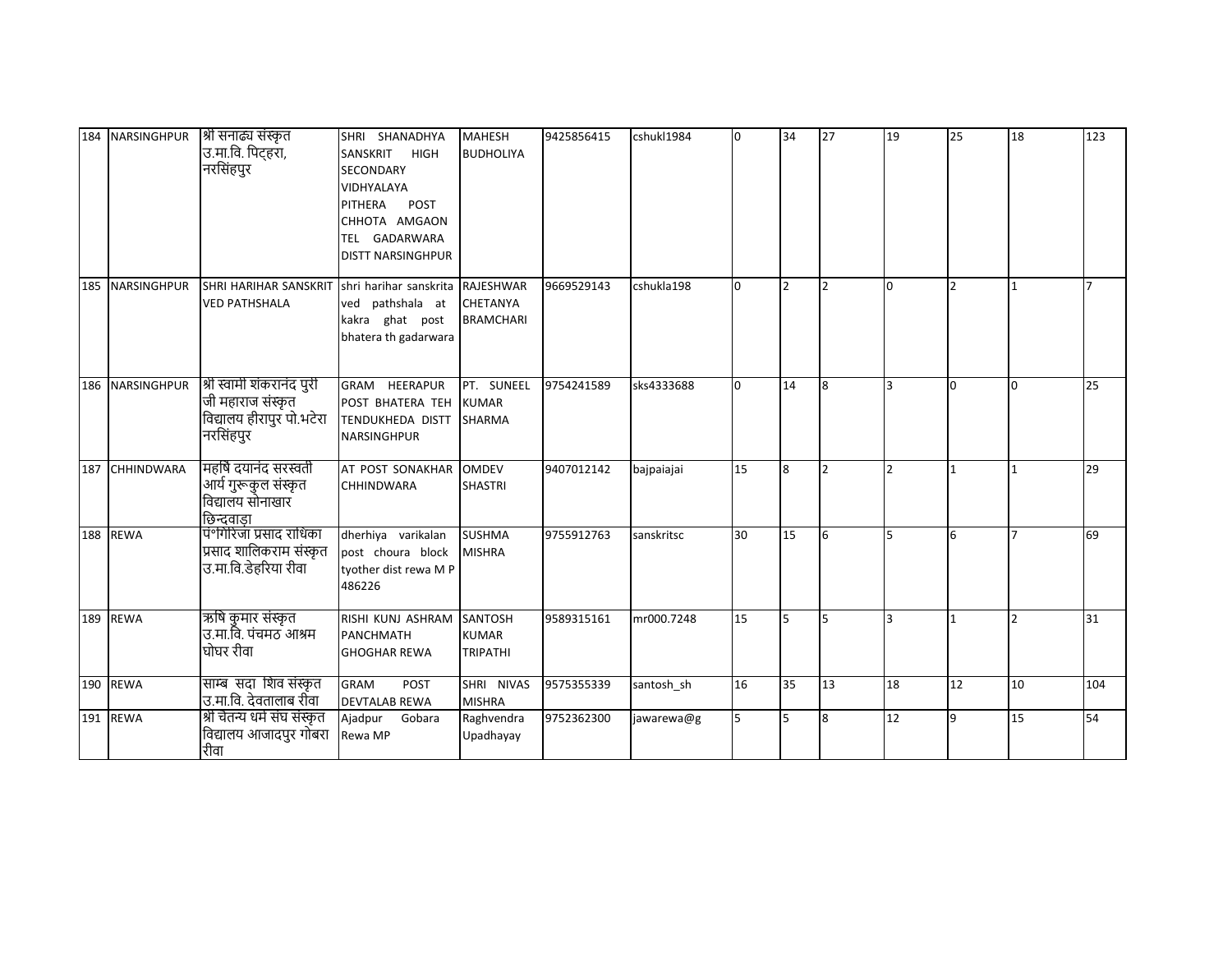|     | 192 REWA    | SANSKRIT<br>VANDHVI<br><b>BAJWARA</b><br><b>VIDAYALA</b><br><b>BHAMARA</b> | VANDHVI SANSKRIT<br>VIDAYALA BAJWARA<br><b>BHAMARA</b><br><b>DISTT</b><br><b>REWA</b>            | <b>SANTOSH</b><br><b>KUMAR</b><br><b>PANDEY</b>  | 8962222064 | guptahn82@ | 20 | 10                       | 5  | lo. | <sup>o</sup>   | l0           | 35  |
|-----|-------------|----------------------------------------------------------------------------|--------------------------------------------------------------------------------------------------|--------------------------------------------------|------------|------------|----|--------------------------|----|-----|----------------|--------------|-----|
| 193 | <b>REWA</b> | श्री राम हर्षण संस्कृत<br>उ.मा.वि.खजूहा कलाॅ रीवा gurh rewa                | vill post khajuha teh Ram Kishore                                                                | Dwivedi                                          | 9993872971 | shriramhar | l0 | $\overline{\phantom{a}}$ | 14 | 9   | $\overline{2}$ | 1            | 28  |
|     | 194 SIDHI   | अशासकीय शारदा संस्कृत<br>उ.मा.वि. करकचहा लौआ<br>सीधी                       | village karkachaha<br>Post Laua District<br>Sidhi                                                | <b>PRAMOD</b><br><b>KUMAR</b><br>PANDEY          | 9893868248 | pramodp201 | n. | 6                        | 15 | 10  | 15             | 15           | 61  |
|     | 195 SATNA   | श्री राम संस्कृत<br>महा.विद्यालय जानकी<br>कुण्ड चित्रकूट सतना              | SHRI RAM SANSKRIT SHRI<br>MAHAVIDYALAY,<br><b>JANKIKUND</b><br>CHITRAKOOT-SATNA<br>M.P.          | <b>SURENDRA</b><br><b>KUMAR</b><br><b>TIWARI</b> | 7898201629 | suneelkuma | 75 | 100                      | 63 | 38  | 22             | $\mathbf{q}$ | 307 |
|     | 196 SATNA   | श्री ललिताम्बा संस्कृत<br>उ.मा.वि.रमपुरवा धाम<br>सतना                      | RAMPURWA DHAM<br>POST ICHOUL TEHSIL MISHRA<br><b>UNCHEHRA</b>                                    | DR.<br>L.K.                                      | 9669448500 | raviuhr51@ |    | 10                       | 32 | 26  | 09             | 17           | 94  |
|     | 197 SATNA   | श्री रामनाम संस्कृत<br>महा.विद्यालय अक्षयवट<br>चित्रकूट सतना               | <b>SHRI</b><br>RAMNAM<br>SANSKRIT<br>MAHAVIDYALAYA<br>AKSHAYWAT<br>CHITRAKOOT SATNA<br><b>MP</b> | SHRI BABULAL 9424618165<br><b>TRIPATHI</b>       |            | shriramnam |    | 3                        | 14 | 5   | 3              |              | 28  |
|     | 198 SATNA   | श्री जानकी संस्कृत<br>विद्यालय पुरानी लंका<br>चित्रकूट सतना                | SHRI JANKI SANSKRIT RAJKISHOR<br>VIDYALAYA PURANI<br>LANKA CHITRAKOOT<br><b>SATNA MP</b>         | <b>TRIPATHI</b>                                  | 9450843680 | dependrasi | n. | 13                       | 5  | 9   | 4              | $\Delta$     | 35  |
|     | 199 SATNA   | श्री रावतपुरा सरकार<br>संस्कृत उ.मा.वि. श्रृगारवन<br>चित्रकूट सतना         | SHRINGARVAN<br>.SATNA<br><b>ROAD</b><br>CHITRAKOOT<br>DIST-<br>SATNA M.P.                        | <b>ANIL SHARMA</b>                               | 7869801885 | jimishra95 | 14 | 53                       | 19 | 13  | 11             | 15           | 125 |